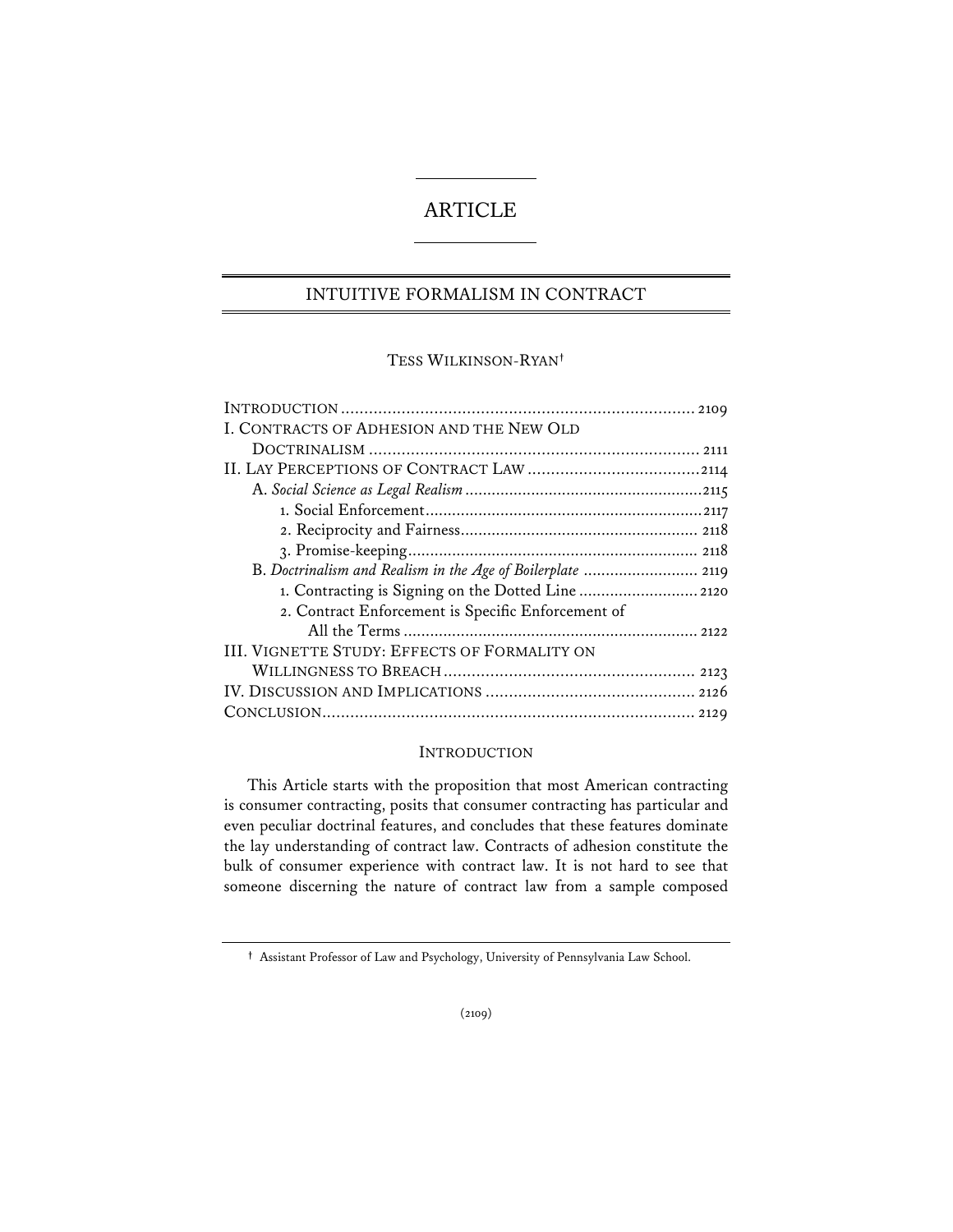almost entirely of boilerplate terms and conditions would come quickly to the conclusion that contract law is highly formal.

Within the realm of potentially enforceable deals (i.e., those that are supported by consideration and not illegal or unconscionable), modern contract doctrine upholds agreements when the parties have objectively manifested assent. This is the contract law of the first-year Contracts course, and it is, more or less, why contracts existed in the cases *Hadley v. Baxendale*, **<sup>1</sup>** *Hawkins v. McGee*, **<sup>2</sup>** and *Embry v. Hargadine, McKittrick Dry Goods Co.***<sup>3</sup>** These three canonical cases each involve oral manifestations of assent: respectively, the contracts are based on the carrier's promise that the crankshaft would be delivered by noon the next day;**<sup>4</sup>** the doctor's promise of a one-hundred percent good hand;**<sup>5</sup>** and the employer's response to his anxious employee, "You're alright. Go get your men out."**<sup>6</sup>** For everyone who knows the doctrine of assent, these are relatively easy cases for finding contracts, because the evidence suggests that the parties, in fact, communicated to each other their agreement. However, these cases might startle a large percentage of the nonattorney population, for the simple reason that they are oral and not written contracts.

What accounts for this misperception of contract law? Americans are not contract naïfs. On the contrary, most people enter into numerous legally binding agreements every year, if not every month or week. These are the agreements we make with Amazon, PayPal, Comcast, Apple, AT&T, and Visa, to name a few—in other words, these are the contracts we enter into regularly as consumers. Consumer contracts share key features: they are formal, assent is memorialized (either by signature or by clicking "I agree"), parties neither negotiate nor read their terms, and they are almost universally enforceable and, when litigated, enforced. This is the contract law that individuals encounter every day.

As such, perhaps we should not be surprised that this is what most people think that contract law *is*. Emerging evidence indicates that most people think contracting means signing the paperwork and that contract law is about the form of consent rather than the content to which parties are consenting.**<sup>7</sup>** This "intuitive formalism" deserves our empirical and

**<sup>1</sup>** (1854) 156 Eng. Rep. 145 (L.R. Exch.).

**<sup>2</sup>** 146 A. 641 (N.H. 1929).

**<sup>3</sup>** 105 S.W. 777 (Mo. Ct. App. 1907).

**<sup>4</sup>** *Hadley*, 156 Eng. Rep. at 147.

**<sup>5</sup>** *Hawkins*, 146 A. at 643.

**<sup>6</sup>** *Embry*, 105 S.W. at 777.

**<sup>7</sup>** *See, e.g.*, Tess Wilkinson-Ryan & David A. Hoffman, *The Common Sense of Contract Formation*, 67 STAN. L. REV. (forthcoming 2015) (manuscript at 2) (conducting questionnaire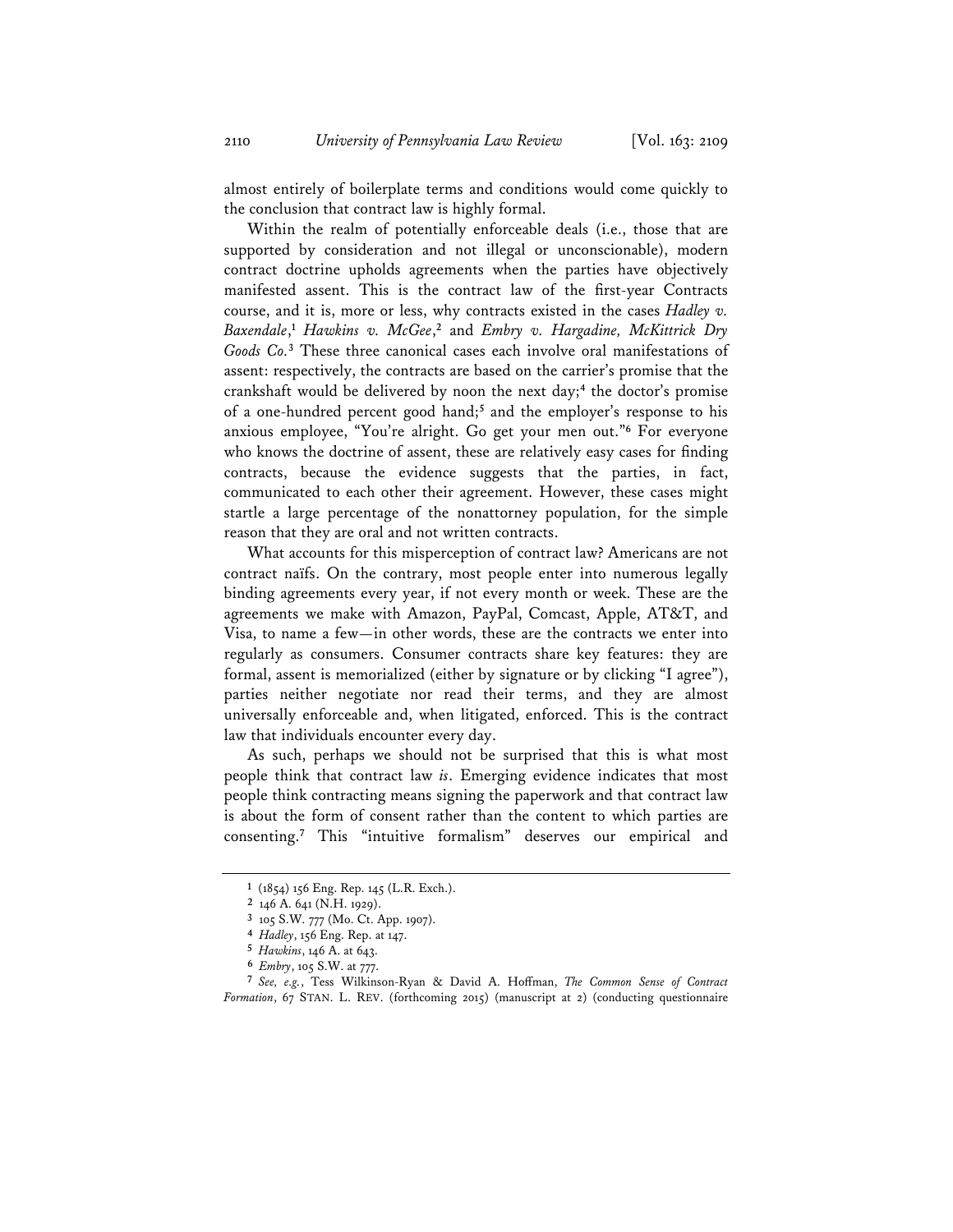normative attention because it has real implications for how consumers behave in their deals and how they interact with their legal system.

This Article proceeds as follows. In Part I, I argue that the doctrines around contracts of adhesion have been impervious to the facts of our changing contractual culture and that we might think of them as a triumph of doctrinalism over realism. In Part II, I lay out the evidence for an intuitive formalism, a set of common assumptions that form contracts are good prototypes for what contract law is about more generally. In Part III, I present a new questionnaire study as part of a larger consideration of how formalist intuitions might affect consumer behavior.

### I. CONTRACTS OF ADHESION AND THE NEW OLD DOCTRINALISM

The question of whether or not we are in the midst of a "doctrinal" moment is a complicated one, in part because the answer must first stipulate the doctrine being discussed. For example, the defenses to contract override the doctrinal core of contract formation, but they are, of course, doctrines themselves. If by Doctrinalism we mean rule-boundedness, even rigidity, then the duty to read form contracts is a prototypical case. Many contractual disputes involve tough calls in which the rule is not informative—much less decisive—leaving courts to work through difficult questions of equity. But the duty to read is different: contract doctrine takes the clear position that individuals are bound by the boilerplate terms within their consumer contracts whether they have read them or not.**<sup>8</sup>**

Like other areas of law, contract law makes assumptions about what its subjects are like—what they could have foreseen, what they probably meant by their terms, and which remedies they would have chosen had they specified. This makes some doctrines frustratingly indeterminate. For example, how can we decide with confidence what people mean by "chicken"**<sup>9</sup>** or whether they ought to know that a delayed delivery will result in a whole factory shutting down?**<sup>10</sup>** Perhaps for good reason, these kinds of

studies of commonsense approaches to contract formation to survey intuitions about what the law of formations is and shed light on the relationship between formation and obligation).

**<sup>8</sup>** *See* SAMUEL WILLISTON & RICHARD A. LORD, A TREATISE ON THE LAW OF CONTRACTS § 70:113 (4th ed. 2003) (articulating the rule that ignorance of a contract's terms is not a defense).

**<sup>9</sup>** *See generally* Frigaliment Imp. Co. v. B.N.S. Int'l Sales Corp., 190 F. Supp. 116 (S.D.N.Y. 1960) (resolving ambiguity in the term "chicken" in favor of the defendants who delivered "stewing chicken" instead of "young chicken").

**<sup>10</sup>** *See* Hadley v. Baxendale, (1854) 156 Eng. Rep. 145 (L.R. Exch.) (holding that the damages incurred when the delayed delivery caused a whole factory to shut down were not foreseeable to the defendant).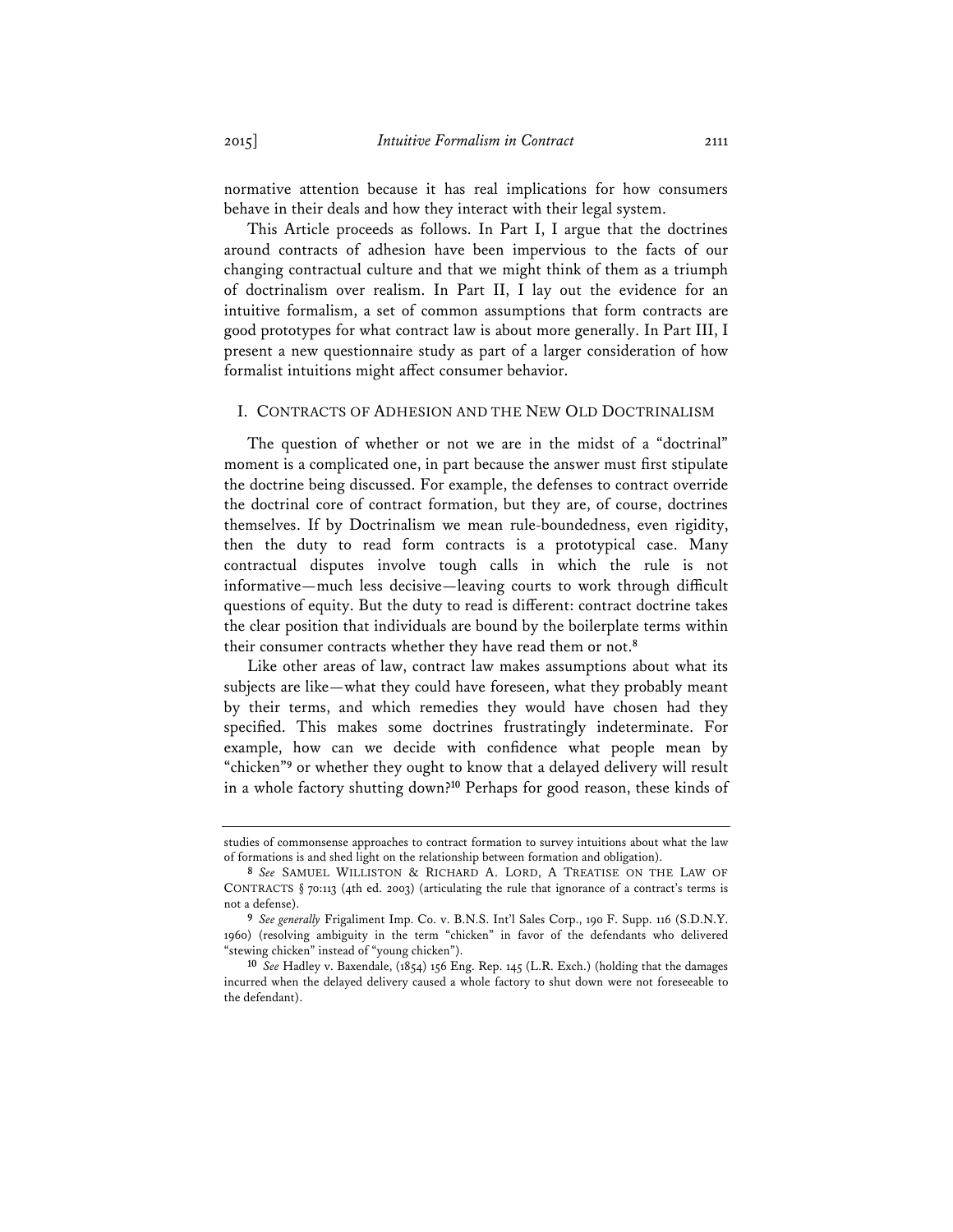reasoning-intensive problems are used to teach contract law, a forum in which the task at hand is largely about developing good legal judgment.

 But some of the highest-stakes questions from a policy standpoint are clearly about unread boilerplate. The problem of fine print implicates doctrines that are remarkably resistant to realistic conceptions of human beings and their social worlds. Doctrine—and, indeed, Doctrinalism—is alive and well in the context of adhesive contracts. The enforceability of unread terms is applicable across the board, across contracts contexts, and with almost no exceptions. As Professors Ayres and Schwartz have put it, "The duty to read doctrine is contract law's analog to the assumption of risk doctrine in tort law. A buyer who could have read but did not assumes the risk of being bound by any unfavorable terms."**<sup>11</sup>** Whether or not a party had the ability to read a contract is essentially a theoretical inquiry, uninformed by evidence of bounded rationality or even the limited number of hours in a day.

Broadly speaking, the upshot for legal scholarship of cognitive psychology research is the realization that human cognition is a limited resource.**<sup>12</sup>** If this unassailable empirical reality has natural doctrinal implications for any area of private law, it is surely boilerplate. Comprehending fine print requires attention and high-level information processing. It is tempting to think that attention is an easy problem to solve, insofar as it is subject to the conscious will of the individual. Information processing abilities, on the other hand, may be constrained by lack of education or intellectual aptitude, factors not in the control of the reader. In fact, though, comprehensibility is a problem that has largely been addressed or, at the very least, could be addressed with some investment. In many contexts—informed consent, credit contracts, mortgage lending contract language is calibrated to be readable by consumers with a junior high school education.**<sup>13</sup>** Generally speaking, the crux of an unexpectedly burdensome term is not a *Williams vs. Walker-Thomas Furniture Co.* situation

**<sup>11</sup>** Ian Ayres & Alan Schwartz, *The No-Reading Problem in Consumer Contract Law*, 66 STAN. L. REV. 545, 549 (2014).

**<sup>12</sup>** Herbert A. Simon, *A Behavioral Model of Rational Choice*, 69 Q.J. ECON. 99, 101 (1955) ("Because of the psychological limits of the organism . . . actual human rationality-striving can at best be an extremely crude and simplified approximation to the kind of global rationality that is implied, for example, by game-theoretical models.").

**<sup>13</sup>** *See, e.g.*, *Informed Consent Guidance—How to Prepare a Readable Consent Form*, JOHNS HOPKINS MED. (Aug. 2007), http://www.hopkinsmedicine.org/institutional\_review\_board/guidelines\_ policies/guidelines/informed\_consent\_ii.html (recommending that the reading level of a document used for informed consent not exceed an eighth grade level), *archived at* http://perma.cc/4YLZ-BYWH.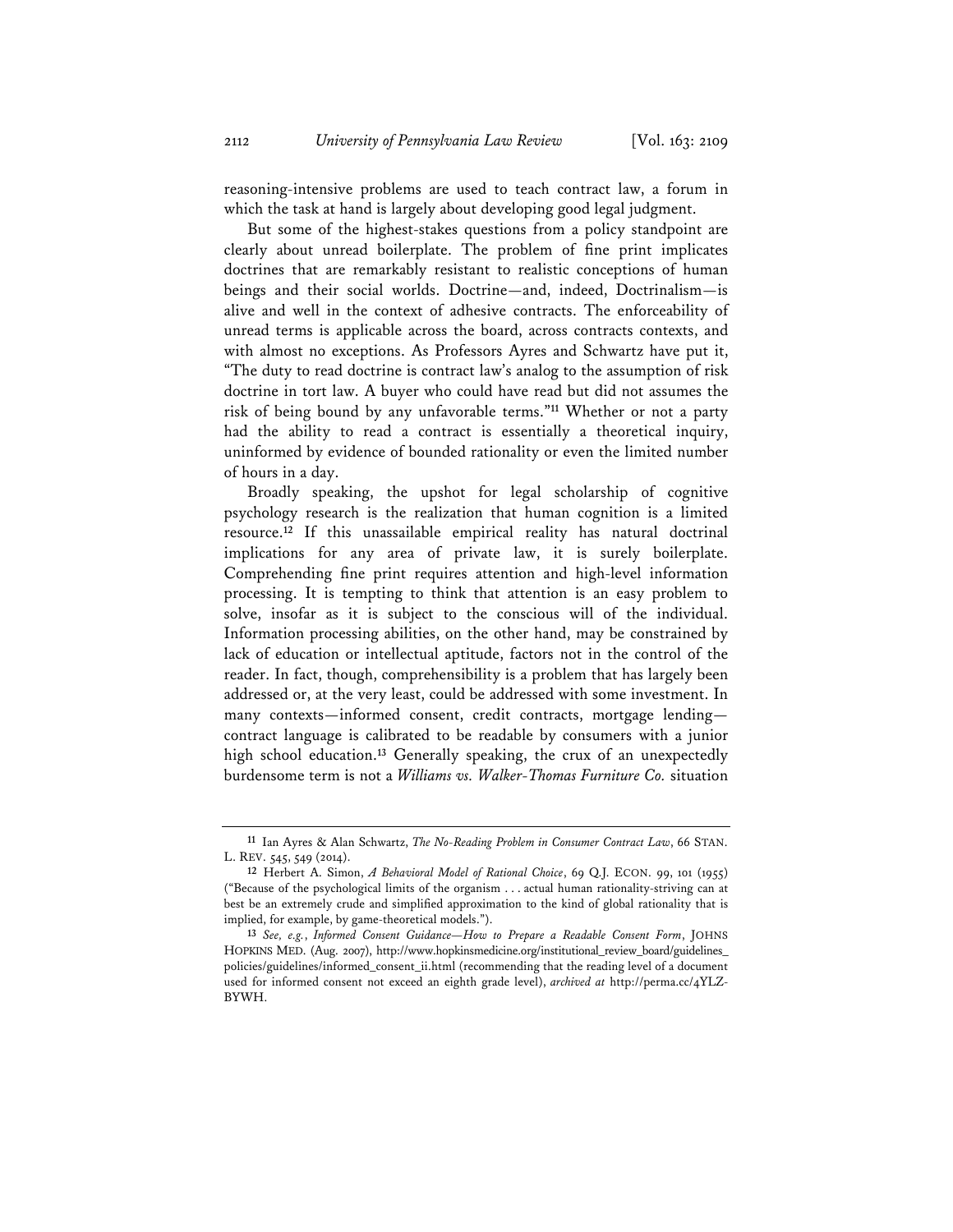of a dense, complicated text.**<sup>14</sup>** The bigger and more intractable problem in modern consumer contracting is attention.**<sup>15</sup>** It is usually true that parties could have paid attention to any particular clause or agreement—but it is not true that they could have attended to all of the available boilerplate, or at least not if they also had to conduct other life activities. As Professors Ben-Shahar and Schneider have argued so pointedly, disclosures and fine print confront us at every turn.**<sup>16</sup>** They are on the physical products we buy, the buildings we enter, the songs we download, the healthcare we consume, and every financial transaction we make.

In the meantime, there is widespread recognition of non-readership even within the doctrinal scholarship and commentary. Empirical studies and common sense tell us that non-readership is the state of the world.**<sup>17</sup>** The Restatement comments to section 211, for example, defend the duty to read by arguing the (surely empirical) proposition that although "customers do not in fact ordinarily understand or even read the standard terms . . . they understand that they are assenting to the terms not read or not understood, subject to such limitations as the law may impose."**<sup>18</sup>**

The normative and practical implications of non-readership are deeply contested. A law and economics approach claims that as long as some consumers are attending to terms, firms will compete on terms and thus, terms will not be overly biased toward firms.**<sup>19</sup>** Even a traditional relational contracts argument would say that the fine print is irrelevant because the parties will be constrained by their preferences to remain on good terms

**<sup>14</sup>** *See* 350 F.2d 445, 447 (D.C. Cir. 1965) (providing that due to the obscure provision in question "the debt incurred at the time of purchase of each item was secured by the right to repossess all the items previously purchased by the same purchaser . . .").

**<sup>15</sup>** *See* Omri Ben-Shahar & Carl E. Schneider, *The Failure of Mandated Disclosure*, 159 U. PA. L. REV. 647, 687-89 (2011) (discussing the disclosure overload problem which posits that the availability of too much information can actually impede understanding).

<sup>16</sup> *Id.* at 651.

**<sup>17</sup>** *See* Florencia Marotta-Wurgler & Robert Taylor, *Set in Stone? Change and Innovation in Consumer Standard-Form Contracts*, 88 N.Y.U. L. REV. 240, 243 (2013) (explaining that "contracts . . . are rarely read by consumers"); Todd D. Rakoff, Commentary, *The Law and Sociology of Boilerplate*, 104 MICH. L. REV. 1235, 1235 (2006) (starting from the presumption that consumers do not play a role in how boilerplate terms are written).

**<sup>18</sup>** RESTATEMENT (SECOND) OF CONTRACTS § 211 cmt. b (1981).

**<sup>19</sup>** Alan Schwartz & Louis L. Wilde, *Intervening in Markets on the Basis of Imperfect Information: A Legal and Economic Analysis*, 127 U. PA. L. REV. 630, 638 (1979) (arguing that "persons who search [for terms] sometimes protect nonsearchers from overreaching firms"). Of course, in some contexts, there is scant evidence that *any* consumers are reading contracts in a meaningful way. *See, e.g.*, Marotta-Wurgler & Taylor, *supra* note 17, at 243 n.8 (citing research indicating that only about one in one thousand online shoppers read standard terms).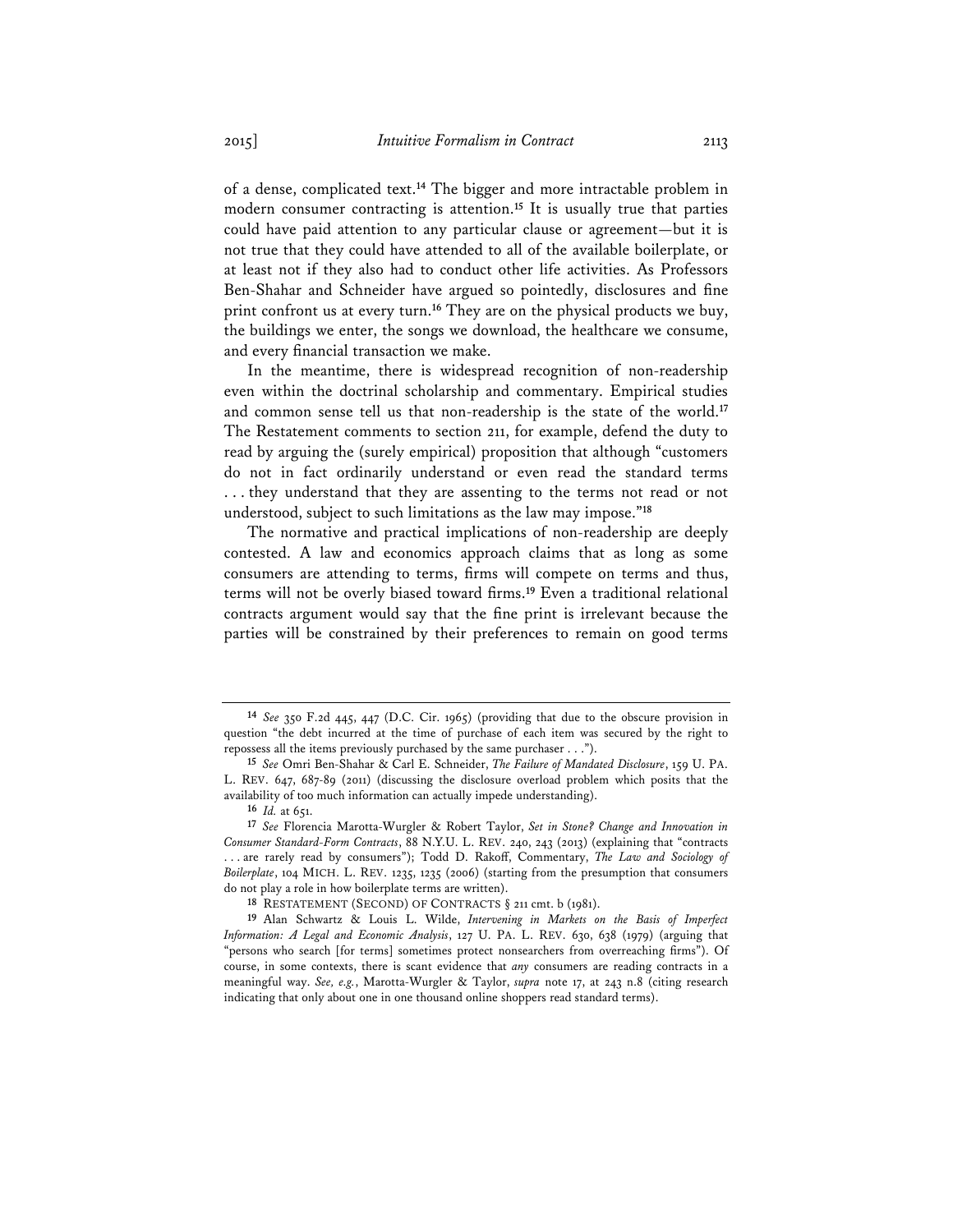with one another and to avoid negative reputation effects.**<sup>20</sup>** There are also theoretical justifications for enforcing unread terms in the context of very low-probability readership. Such arguments rest on the notion that as long as there is an opportunity to read, consumers may be understood to have consented to the risk of the terms.**<sup>21</sup>**

Naturally, this understanding of the consumer's obligation to discover terms has implications for the operation of the unconscionability doctrine namely, that it rarely offers a solution to aggrieved consumers. Unexpected clauses embedded in lengthy boilerplate are routinely upheld, unless there is a legislative response. Take, for example, three terms: universal default clauses in credit card contracts, flood exclusions in Gulf Coast home insurance policies, and prepayment penalties in subprime mortgage contracts. All of these might seem to be hard cases, both because of the bargaining power asymmetries and because the terms are outside of what the average consumer expects. But as long as the terms were spelled out in plain language in the contract and there is a duty to read, the case for unconscionability is a very hard one.**<sup>22</sup>** Thus, this appears to be an area of contract law in which the doctrine explicitly rejects the challenge from social science and chooses the bright-line rule instead.

#### II. LAY PERCEPTIONS OF CONTRACT LAW

Most nonattorneys who participate in contracts do so without formal education in contract law. Nonetheless, people do not, on the whole, create new forms of promissory obligations or novel formalities. Indeed, most people have a general sense of what it means to make a contract—signing a document—and similarly, a general sense that the law of contracts is all about policing assent to be bound rather than the content of the agreement.**<sup>23</sup>** If we think that individuals learn from their environments,

**<sup>20</sup>** *See, e.g.*, Stewart Macaulay, *Non-Contractual Relations in Business: A Preliminary Study*, 28 AM. SOCIOLOGICAL REV. 55, 63 (1963) (describing evidence that repeat players in commercial transactions preferred to ignore or overlook contract terms in favor of renegotiation in order to preserve an ongoing relationship).

**<sup>21</sup>** *See, e.g.*, KARL N. LLEWELLYN, THE COMMON LAW TRADITION: DECIDING APPEALS 370 (1960) (arguing that although specific assent may be absent, there is blanket assent to boilerplate terms that are not "unreasonable or indecent").

**<sup>22</sup>** *See, e.g.*, Tess Wilkinson-Ryan, *A Psychological Account of Consent to Fine Print*, 99 IOWA L. REV. 1745, 1754 (2013) (citing examples of sympathetic yet easy cases in which readership is assumed).

**<sup>23</sup>** *See* David A. Hoffman & Tess Wilkinson-Ryan, *The Psychology of Contract Precautions*, 80 U. CHI. L. REV. 395, 418-27 (2013) (exploring the moral intuition behind lay people's understanding of what it means to be in a contractual relationship). *See generally* Tess Wilkinson-Ryan & Jonathan Baron, *The Effect of Conflicting Moral and Legal Rules on Bargaining Behavior: The*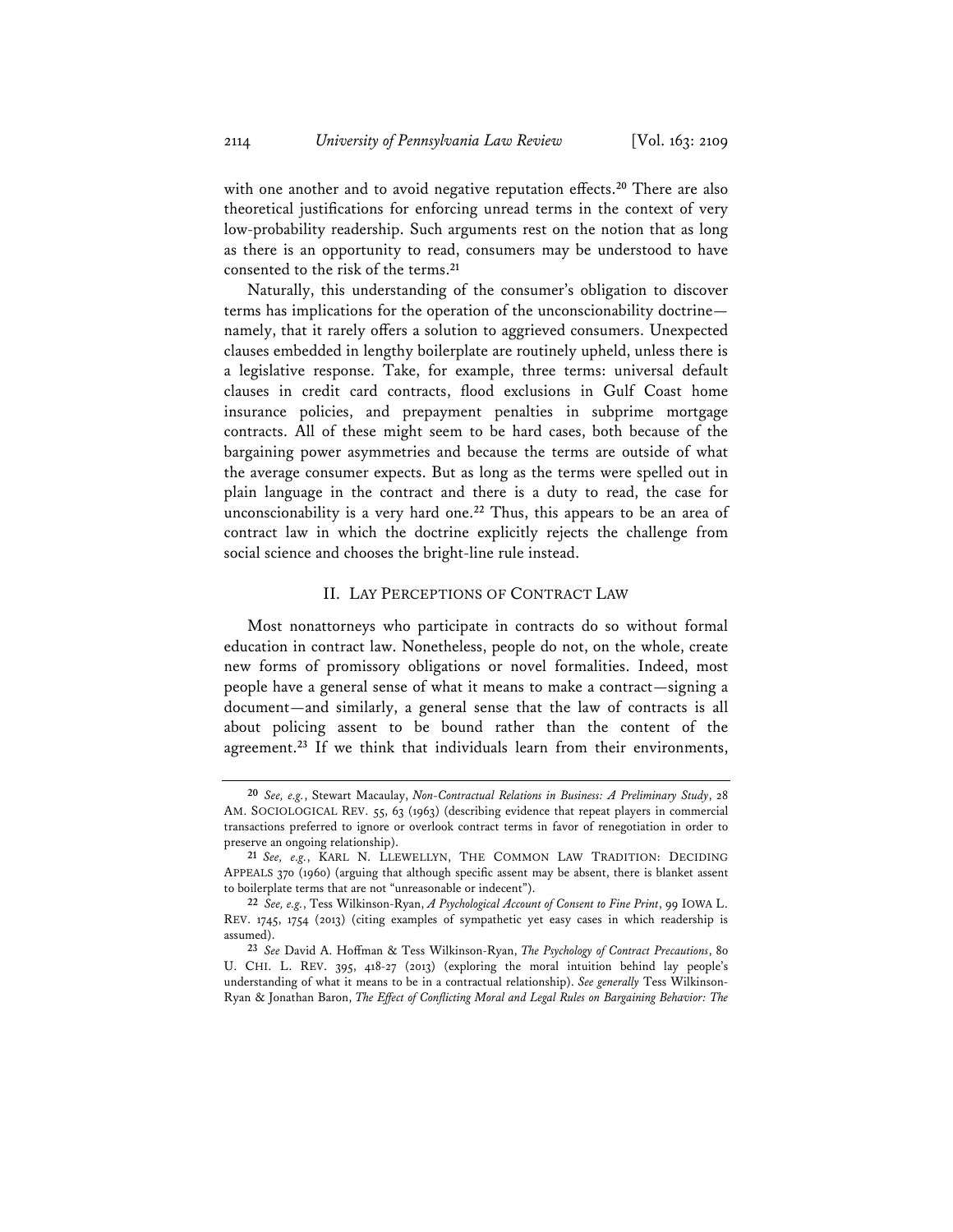this is not surprising. Most contracts are contracts of adhesion, written to cover every possible base and requiring not just assent, but documented assent (by signing or clicking "I agree").**<sup>24</sup>** Indeed, when contracts have particularly high stakes, as with the purchase of a home, a notary is often required to verify the manifestation of assent.**<sup>25</sup>** The popular conception of a court's role in enforcing contracts is that the judge assesses the evidence of a contract's existence, and, if such proof exists, makes the breaching party perform. Yet evidence from experimental psychology and economics suggests that legal enforcement is often beside the point, because people take their promissory obligations so seriously that they essentially selfenforce.**<sup>26</sup>** In this Part, I first consider moral psychology as a component of realist challenges to contract doctrine and then offer a counterpoint in the form of evidence that parties are often surprisingly formalist.

#### A. *Social Science as Legal Realism*

Behavioral decision research has been accused of being "the new legal realism."**<sup>27</sup>** Karl Llewellyn's dark observation that "our government is not a government of laws, but one of laws through men"**<sup>28</sup>** was a critique of judicial decisionmaking that had potentially devastating implications for the rule of law. Llewellyn's view that law is often so open or indeterminate that a judge could often choose his or her favorite among different legally plausible outcomes led to increasing interest in the features of the judge rather than the dispute itself. The judge's "personality"—presumably some combination of his or her preferences, beliefs, and group affiliations—was posited as the true source of judicial behavior.**<sup>29</sup>** The original formulations

*Case of No-Fault Divorce*, 37 J. LEGAL STUD. 315 (2008) (studying moral intuitions in the context of divorce).

**<sup>24</sup>** *See* Todd D. Rakoff, *Contracts of Adhesion: An Essay in Reconstruction*, 96 HARV. L. REV. 1173, 1186-87 n.50 (1983) (discussing the meaning of "assent").

**<sup>25</sup>** *See, e.g.*, Eason v. Bynon, 781 So. 2d 238, 240-41 (Ala. Civ. App. 2000) (holding that "[i]f a notary public does not witness the signatures of the mortgagors, is not in the place where the mortgagors sign the mortgage, does not see or speak to the mortgagors when they sign the mortgage, and the mortgagors do not acknowledge to the notary that they executed the mortgage, the mortgage is invalid").

**<sup>26</sup>** *See, e.g.*, Tess Wilkinson-Ryan, *Incentives to Breach*, 17 AM. L. ECON. REV. 290, 306 (2015) (finding a reluctance to break a contract in both laboratory and vignette studies, even when breach was the profitable choice).

**<sup>27</sup>** *See, e.g.*, Thomas J. Miles & Cass R. Sunstein, *The New Legal Realism*, 75 U. CHI. L. REV. 831, 834 (2008) ("We believe that much of the emerging empirical work on judicial behavior is best understood as a new generation of legal realism.").

**<sup>28</sup>** Karl N. Llewellyn, *Some Realism about Realism—Responding to Dean Pound*, 44 HARV. L. REV. 1222, 1243 (1931).

**<sup>29</sup>** *Id.* at 1242-43.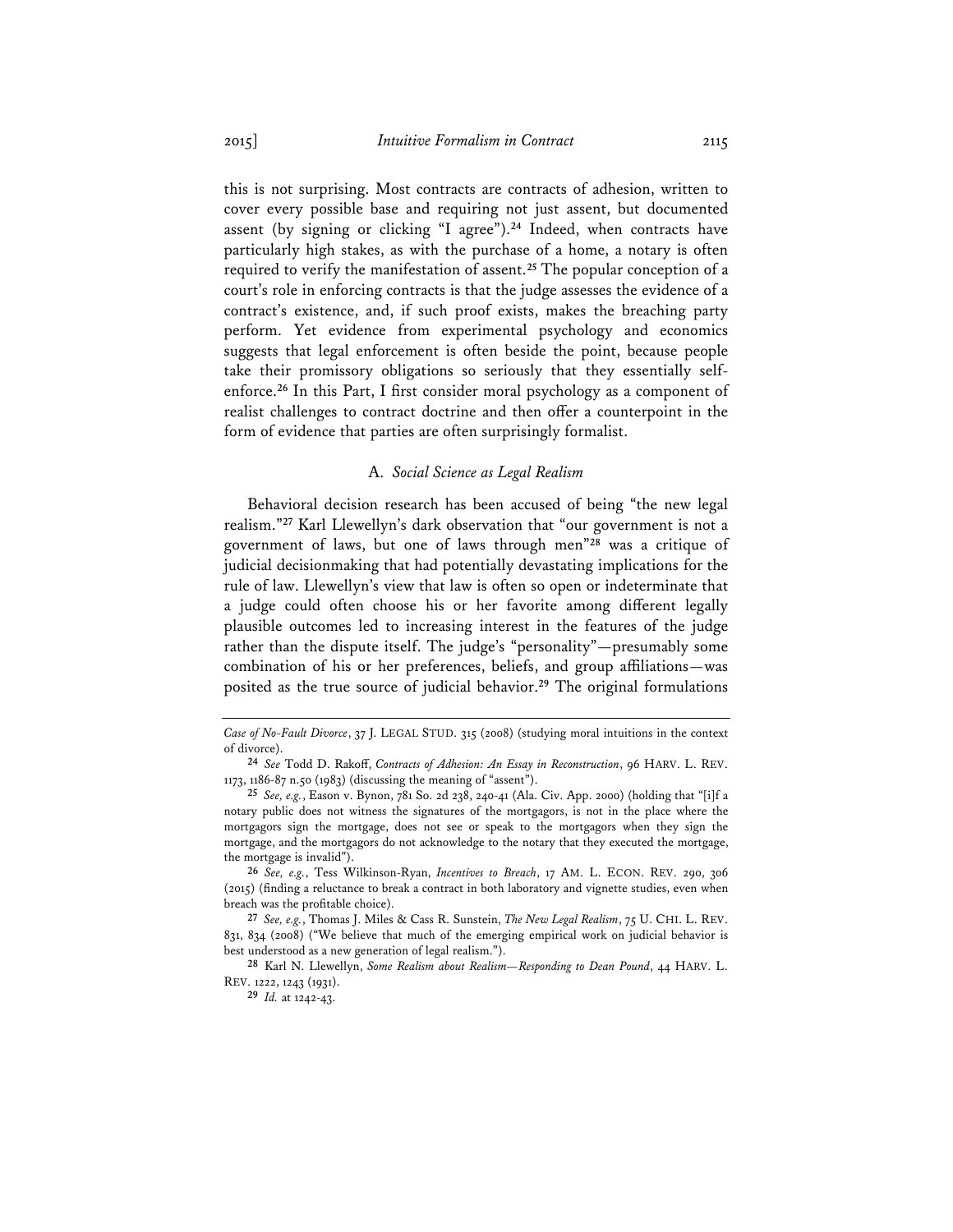of Legal Realism suggested that judicial behavior was either impossible to predict (insofar as decisions relied not on the law but on the unobservable internal state of the judge) or entirely predictable once the judge's politics were known.**<sup>30</sup>**

More recently, the "new Legal Realism" depends on the systematic use of empirical research methods to test the constituent hypotheses of the theory of "laws through men."**<sup>31</sup>** In contract law, while we might critique judicial decisionmaking as a function of judicial politics or preferences, perhaps the more interesting set of inquiries has been how these laws through men operate within private legal decisionmaking. There is growing recognition in contracts scholarship that private individuals often make and enforce their own legal regimes, from Robert Ellickson's study of rural landowners in Shasta County**<sup>32</sup>** to Lisa Bernstein's report on extracontractual agreements in the diamond trade**<sup>33</sup>** and Stewart Macaulay's descriptions of dealmaking by handshake among Wisconsin businessmen in the 1960s.**<sup>34</sup>** But these examples are really just the most explicit and visible. In fact, the overwhelming majority of contracts are only nominally subject to contract law, because the stakes are almost always much too small to make the expected value of litigation positive and, to some extent, because existing informal enforcement makes legal enforcement redundant.

Perhaps because behavioral law and economics has positioned itself as a challenge to rational actor theory, many of its best known and most studied phenomena focus on the central importance of informal social and community norms and internalized moral commitments and preferences in legal decisionmaking.**<sup>35</sup>** Psychologists working in this area are often just

**<sup>30</sup>** *Id.* 

**<sup>31</sup>** *See, e.g.*, Christine Jolls & Cass R. Sunstein, *The Law of Implicit Bias*, 94 CALIF. L. REV. 969, 976-80, 991-93 (2006) (discussing results of the Implicit Association Test, which finds that most people have an implicit and unconscious bias against members of traditionally disadvantaged groups, and their implications for antidiscrimination laws). *See generally* Miles & Sunstein, *supra* note 27 (defining the "New Legal Realism" as an effort to identify empirically the sources of judicial decisions, and discussing some of the results).

**<sup>32</sup>** *See generally* Robert C. Ellickson, *Of Coase and Cattle: Dispute Resolution Among Neighbors in Shasta County*, 38 STAN. L. REV. 623 (1986) (investigating how rural landowners in Shasta County, California, resolve disputes arising from trespass by livestock).

**<sup>33</sup>** *See generally* Lisa Bernstein, *Opting Out of the Legal System: Extralegal Contractual Relations in the Diamond Industry*, 21 J. LEGAL STUD. 115 (1992) (detailing how "the diamond industry has systematically rejected state-created law," and instead "the sophisticated traders who dominate the industry have developed an elaborate, internal set of rules").

**<sup>34</sup>** *See* Macaulay, *supra* note 20, at 58 (discussing how "[b]usinessmen often prefer to rely on 'a man's word' in a brief letter, a handshake, or 'common honesty and decency'—even when the transaction involves exposure to serious risks").

**<sup>35</sup>** *See, e.g.*, Ernst Fehr & Simon Gachter, *Fairness and Retaliation: The Economics of Reciprocity*, J. ECON. PERSP., Summer 2000, at 159, 167 (reporting, in the context of economics games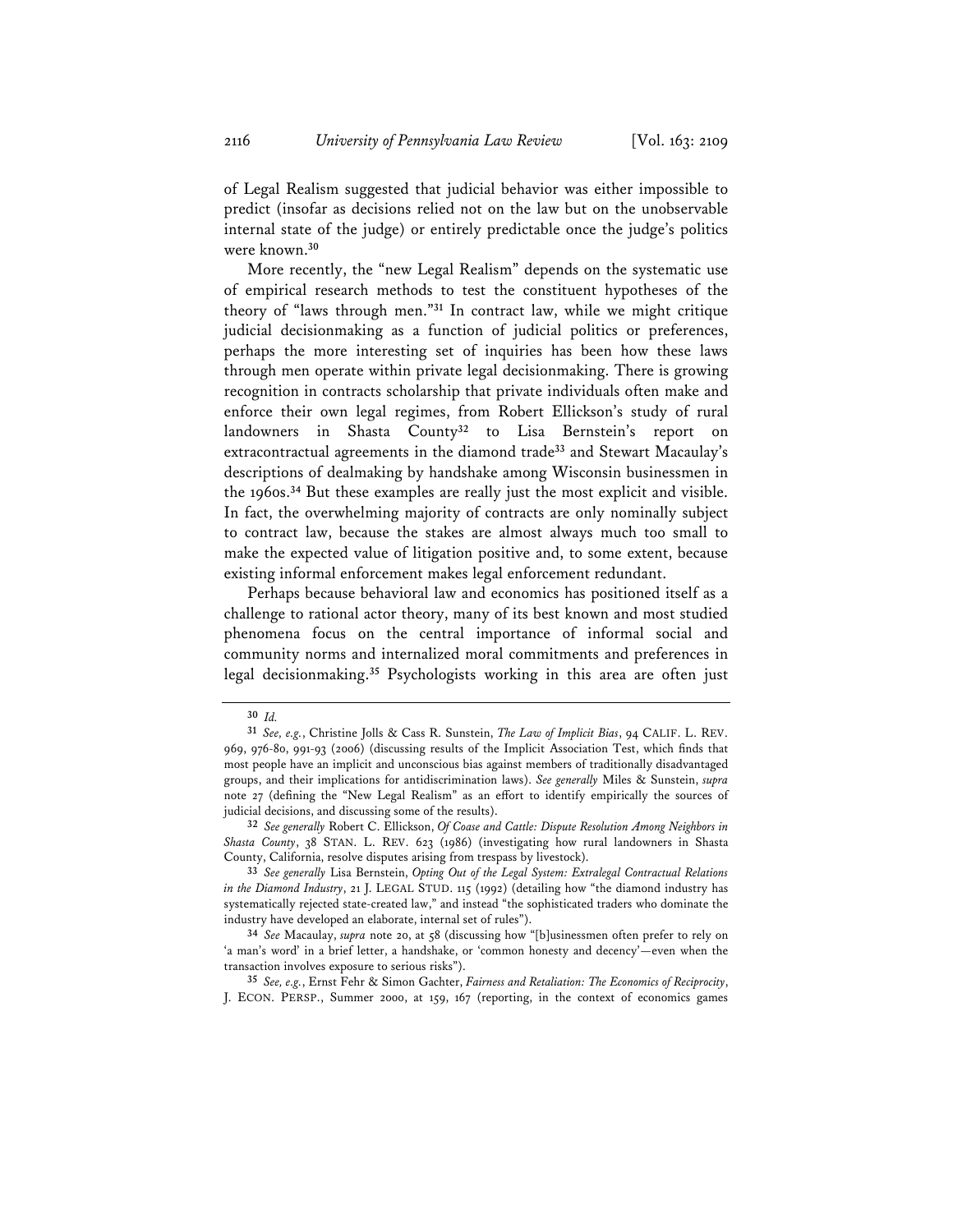trying to document that people have preferences for more than material wealth or, indeed, preferences for outcomes that do not even appear to have any concrete effects on the decisionmaker at all—that is, preferences for other people's outcomes.**<sup>36</sup>** In particular, three strands of findings have emerged: (1) social enforcement (reputation effects), (2) reciprocity and fairness, and (3) the internalized moral rule of promise-keeping.

#### 1. Social Enforcement

Stewart Macaulay brought sociological insights to bear on commercial contracting, interviewing a large number of businessmen about their contracting practices.**<sup>37</sup>** His findings sparked fifty years of research developing a relational theory of contracts. Relational contract theory posits that humans engage in exchanges in a social context and that this social context encourages, or even requires, particular "categories of behavior" namely, reciprocity and solidarity.**<sup>38</sup>** Enormous practical implications follow from this rather abstract premise. If individuals care about their relationships with their counterparties—especially counterparties with whom they expect to interact repeatedly over time either in commercial or social settings—it is the norms and rhythms of their relationships, and not the law of contracts, that will guide the parties' choices. As one Macaulay interviewee remarked, "You don't read legalistic contract clauses at each other if you want to do business again. One doesn't run to lawyers if he wants to stay in business because one must behave decently."**<sup>39</sup>** The social enforcement theory therefore suggests a very strong role for reputation effects and what we might think of as social costs in deterring breach.

demonstrating altruistic preferences, the prevalence of norm-driven behavior in the workplace, in property disputes, in tax evasion, in political attitudes, in voting behavior, and in criminal activity).

**<sup>36</sup>** *See, e.g.*, Jonathan Baron, *Value Analysis of Political Behavior—Self-interested : Moralistic :: Altruistic : Moral*, 151 U. PA. L. REV. 1135, 1155 (2003) (describing "moralistic goals" as goals we have for others and showing experimental evidence that, for example, "some people are willing to impose their allocation judgments on others, even when it is clear that the consequences for others are worse and that the others do not favor the allocations in question").

**<sup>37</sup>** Macaulay, *supra* note 20, at 55 ("The primary research technique involved interviewing 68 businessmen and lawyers representing 43 companies and six law firms.").

**<sup>38</sup>** Ian R. Macneil, *Relational Contract Theory as Sociology: A Reply to Professors Lindenberg and de Vos*, 143 J. INST. & THEOR. ECON. 272, 274 (1987).

**<sup>39</sup>** *See* Macaulay, *supra* note 20, at 61.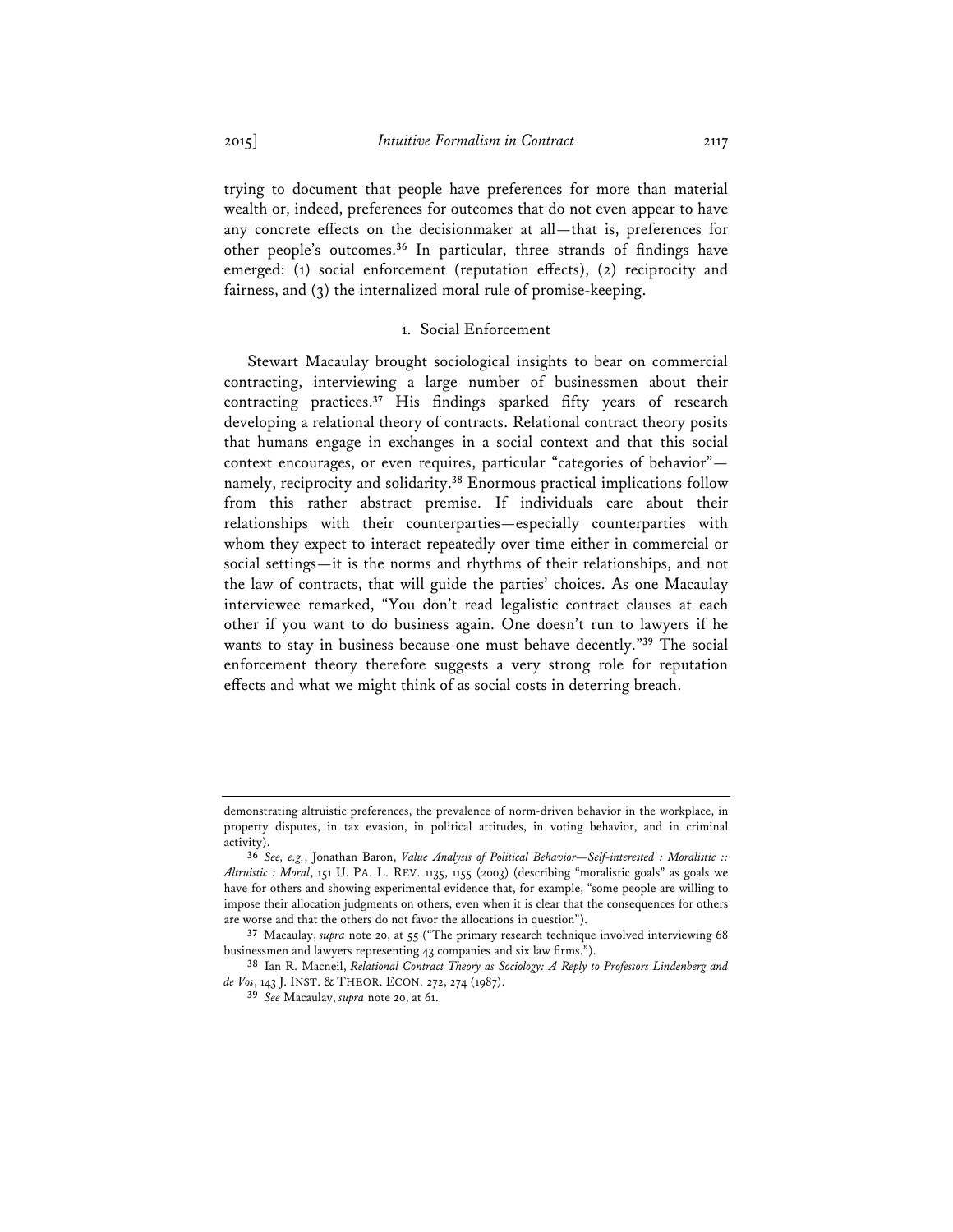#### 2. Reciprocity and Fairness

Even without external sanctions, however informal, many people will choose to perform their contracts out of a sense of generosity or, at least, a preference for reciprocal generosity when one's counterparty has shown generosity first.**<sup>40</sup>** This is the finding of the classic "Trust Game," an experiment in which a player in Room A is given money and offered the chance to send some of it to a partner in Room B.**<sup>41</sup>** The player in Room B receives triple the amount sent and is then given an opportunity to send some back to the original "investor" in Room A.**<sup>42</sup>** Defying the equilibrium prediction, most of the investors in Room A send money,**<sup>43</sup>** and most of their partners send back enough to make a positive return on investment.**<sup>44</sup>** In the contracts context, this has clear implications: some would-be breachers will perform, at a cost to themselves, because they feel obligated to reciprocate the trusting or generous behavior of the other party. The promisee may have already actually performed, but it may also be that performing is a way of reciprocating the original promisor's generous behavior.

### 3. Promise-keeping

Finally, there appears to be a strong moral norm of promise-keeping. In study after study, subjects show preferences for performing tasks that they have manifested assent to do—and for punishing violators of that norm. Macaulay was the first to document this strong commitment to keeping one's word, citing the frequent admonition that a man's handshake is his bond.**<sup>45</sup>** In early public goods games, Robyn Dawes and Richard Thaler observed that the form of "cheap talk" most likely to predict pro-social

**<sup>40</sup>** *See generally* Ernst Fehr et al., *Reciprocity as a Contract Enforcement Device: Experimental Evidence*, 65 ECONOMETRICA 833 (1997) (exploring reciprocal motivations as they relate to the enforcement of contracts).

**<sup>41</sup>** *See* Joyce Berg et al., *Trust, Reciprocity, and Social History*, 10 GAMES & ECON. BEHAV. 122, 123 (1995) (explaining the rules of the "Trust Game").

**<sup>42</sup>** *See id.* (further describing the game scenario).

**<sup>43</sup>** *Id.* at 123 ("The unique Nash equilibrium prediction for this game, with perfect information, is to send zero money. This prediction is rejected in our first . . . treatment where 30 of 32 room A subjects sent money . . . .").

**<sup>44</sup>** *Id.* at 131, 135 (noting that in the no history treatment, "11 of the same 28 subjects returned more than their counterpart sent, resulting in positive net returns . . . . [In the social history treatment,] 13 of the same 24 subjects returned more than their counterpart[] sent[,] resulting in positive net returns").

**<sup>45</sup>** Macaulay, *supra* note 20, at 58.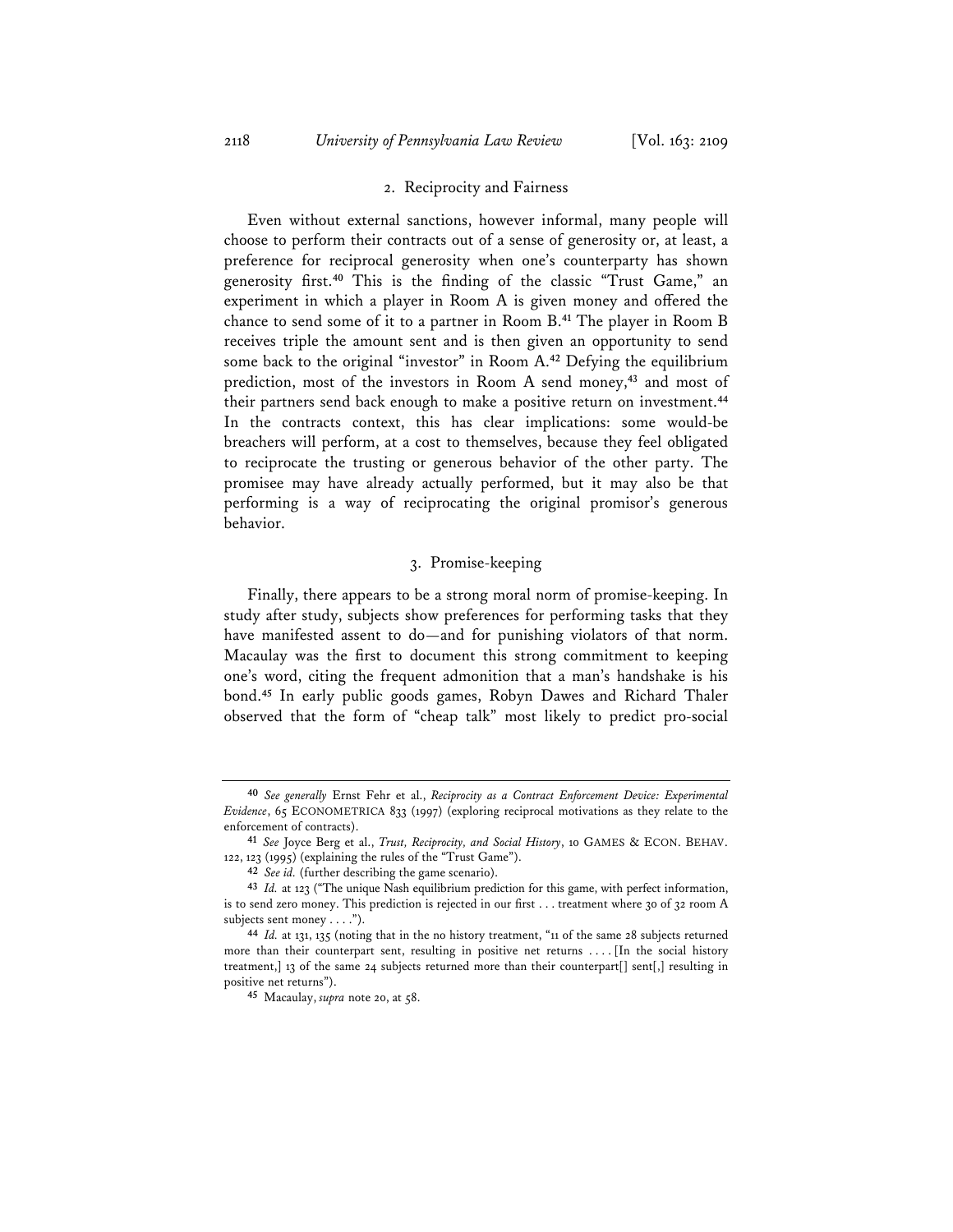behavior was the exchange of promises.**<sup>46</sup>** In recent work, I have found that subjects are willing to give up substantial payoffs in a lab game in order to avoid breaking a deal.**<sup>47</sup>** Similarly, Zev Eigen has found that subjects confronted with a clearly unfair deal after they have promised to see it through will go to surprising lengths to perform.**<sup>48</sup>** Some contracts scholars, most famously Oliver Wendell Holmes, have argued that contracts are only a promise to perform or pay.**<sup>49</sup>** In such a world, all contracts are option contracts. More recently, Steve Shavell has made a similar argument based on data from original surveys, finding that the moral promise within the contract is one to perform only as long as performance is efficient.**<sup>50</sup>** But there is evidence from a variety of questionnaire studies that many people view the promise to perform as a promise to do a particular thing. While there may be informal mitigating conditions (e.g., the cost of performance becoming unreasonable), subjects rarely view the fear of missing a profitable opportunity as a morally valid reason to pay money damages rather than perform.**<sup>51</sup>**

#### B. *Doctrinalism and Realism in the Age of Boilerplate*

Given the body of evidence showing greater-than-expected levels of performance even when deals are extra-contractual, informal, or just unprofitable, we may be tempted to think that the role of contract doctrine

**<sup>46</sup>** A public goods game is an experimental economics game in which players are each allocated small sums and then offered the possibility of increasing their payoffs by cooperating with other players. *See* Robyn M. Dawes & Richard H. Thaler, *Anomalies: Cooperation*, J. ECON. PERSP., Summer 1988, at 187, 195 ("In such groups with universal promising, the rate of cooperation was substantially higher than in other groups.").

**<sup>47</sup>** *See* Tess Wilkinson-Ryan, *Do Liquidated Damages Encourage Breach? A Psychological Experiment*, 108 MICH. L. REV. 633, 663-64 (2010) (discussing subjects' differing attitudes towards breach, depending on whether a liquidated damages clause was present in the contract).

**<sup>48</sup>** Zev J. Eigen, *When and Why Individuals Obey Contracts: Experimental Evidence of Consent, Compliance, Promise, and Performance*, 41 J. LEGAL STUD. 67, 87 (2012) ("When subjects saw and actively selected the term obligating them to perform the undesirable task, they were significantly more likely to perform that task than when they had no such choice and when there was no consent at all.").

**<sup>49</sup>** O. W. Holmes, *The Path of the Law*, 10 HARV. L. REV. 457, 462 (1897) ("The duty to keep a contract at common law means a prediction that you must pay damages if you do not keep it, and nothing else.").

**<sup>50</sup>** Steven Shavell, *Is Breach of Contract Immoral?*, 56 EMORY L.J. 439, 460 (2006)  $("[C]$ ontracts are to an important extent incomplete promises and ... the morality of promise keeping does not imply that performance should always occur.").

**<sup>51</sup>** *See generally* Steven Shavell, *Why Breach of Contract May Not Be Immoral Given the Incompleteness of Contracts*, 107 MICH. L. REV. 1569 (2009) (acknowledging the widely held belief that breach of contract is immoral, but arguing that may not always be the case given that contracts are incomplete and cannot cover every contingency).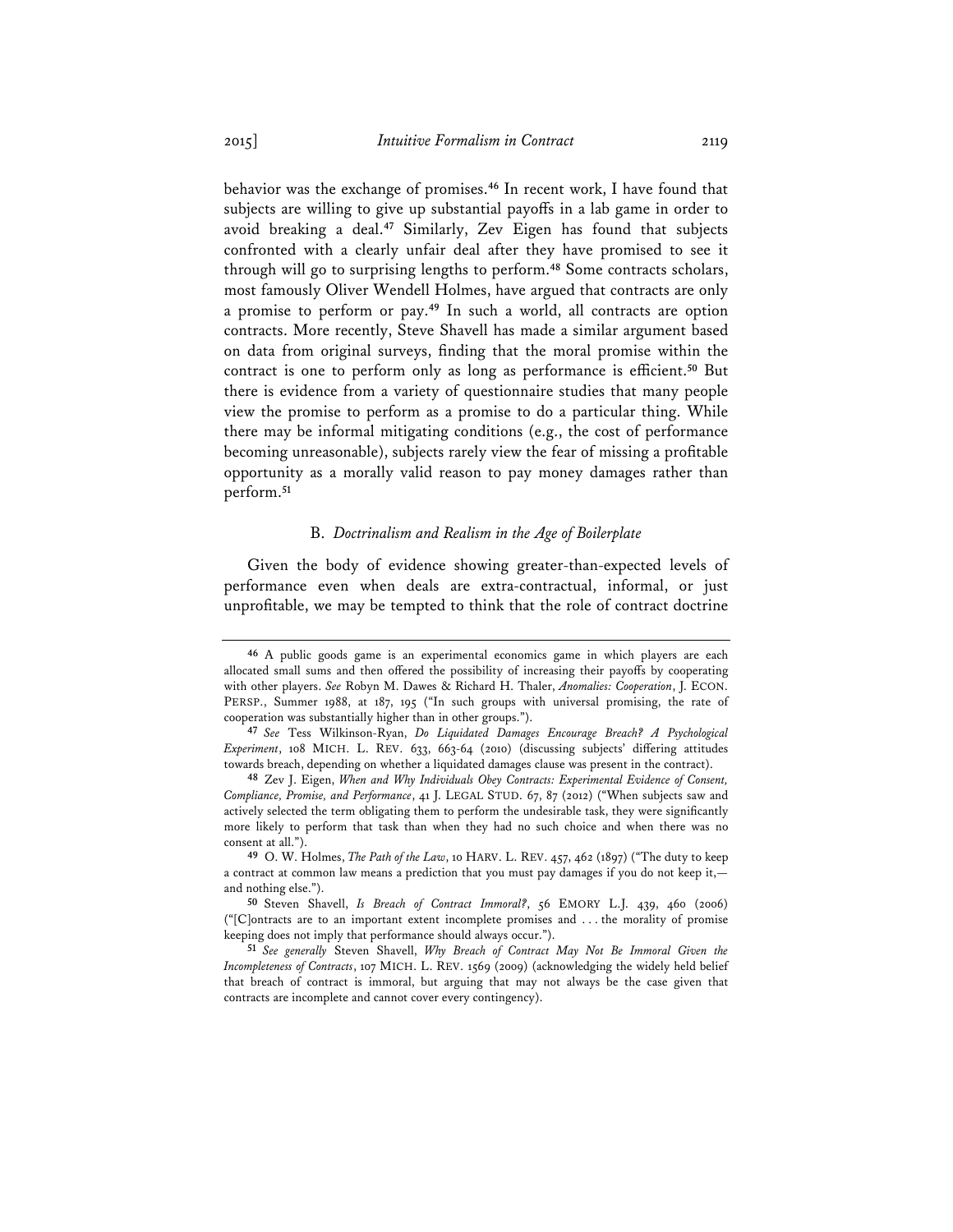in small-stakes transactions is minimal. However, the fact that most contracting in America consists of consumer contracts that are uniformly contracts of adhesion casts doubt on such a conclusion. This has a number of implications for the psychology of promissory obligations. Perhaps most obviously, it means that only one party is a natural person to whom it is reasonable to attribute psychological phenomena of any description. Furthermore, even if we focus entirely on the consumer, we may still doubt that the kinds of preferences and norms that inhere when one's counterparty is, say, a local business, would play an important role in a contract with a remote, faceless entity—indeed, possibly an entity that has already engendered some ill will (e.g., Comcast or Countrywide). In fact, in some relatively high-stakes contexts, survey evidence suggests that this kind of negative reciprocity has behavioral effects.**<sup>52</sup>** So we might want to question the role of informal norms in consumer contracting at least in part because it is not always clear how the morality of promissory obligations applies in consumer–firm contexts.

The focus of this Article, though, is not the nature of the parties, but rather the nature of the contracting process. If we think that people will perform their promissory obligations for reasons entirely apart from legal enforceability, it is easy to underestimate the central psychological place of a formal contract. In fact, there is a growing body of literature showing a rather formal, even rigid, interpretation of contract law.

### 1. Contracting is Signing on the Dotted Line

In a previous study, David Hoffman and I surveyed the general population for their views on how contracts are formed, with attention to some of the more controversial or esoteric rules.**<sup>53</sup>** We found, not surprisingly, that people do not intuit their way to the Mailbox Rule and that paying for a good is often identified as the moment of formation.**<sup>54</sup>** We predicted, and found, that subjects would find the signing of a document particularly salient. What was less expected was that subjects adhered to a sort of signature rule well beyond its utility as a heuristic.**<sup>55</sup>** In a scenario

**<sup>52</sup>** *See* Tess Wilkinson-Ryan, *Breaching the Mortgage Contract: The Behavioral Economics of Strategic Default*, 64 VAND. L. REV. 1547, 1569 (2011) (presenting survey data that shows that "moral imperatives of promise keeping or debt repayment diminish when citizens perceive that banks are getting away with selfish behavior while ordinary people are being held to their promises").

**<sup>53</sup>** Wilkinson-Ryan & Hoffman, *supra* note 7.

**<sup>54</sup>** *Id.* at 17.

**<sup>55</sup>** *Id.* at 26 (presenting a tentative conclusion that people view thir legal obligations as heavily dependent on formal manifestation of assent via signature).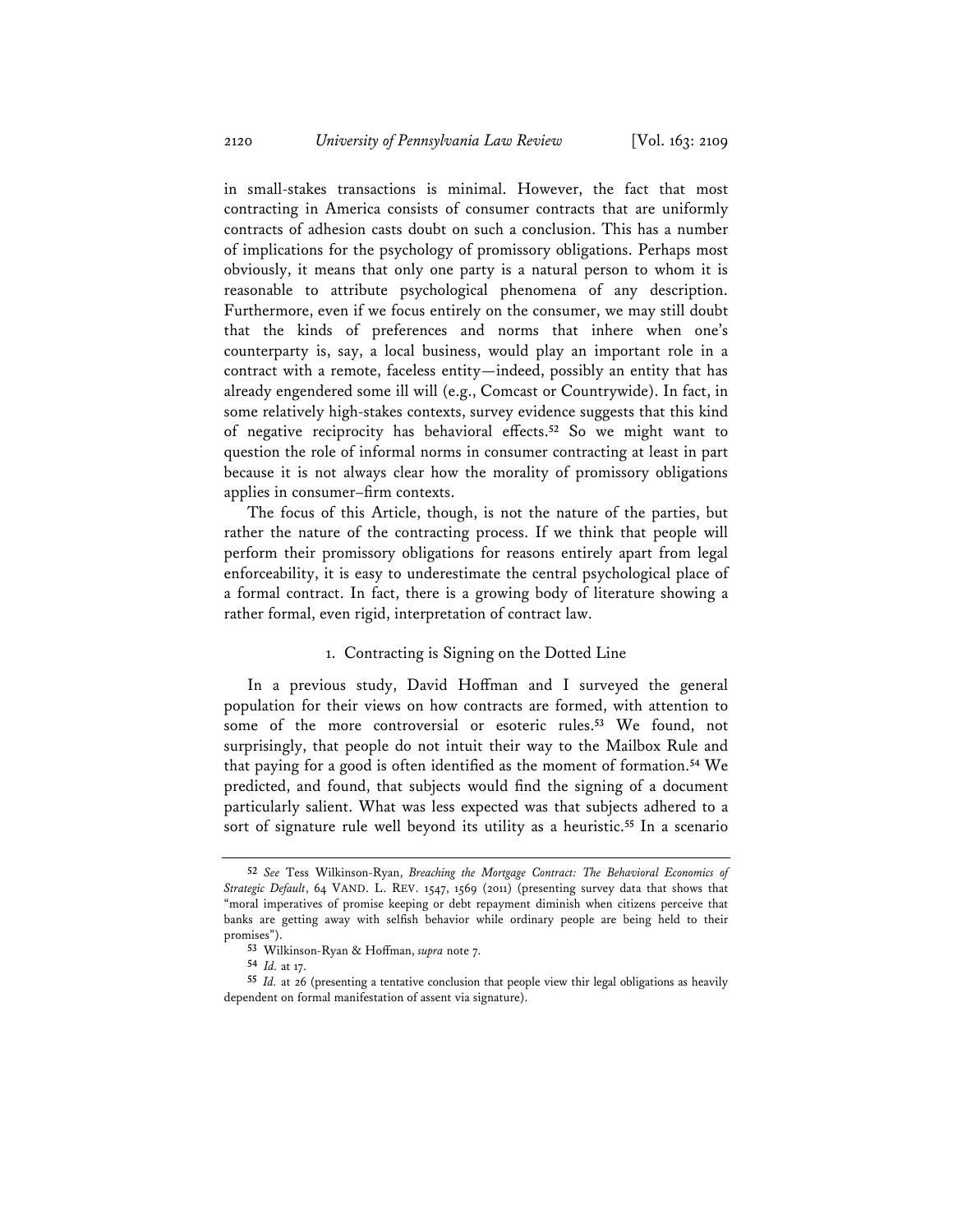describing a home renovation contract, subjects learned that the contractor instructed the homeowner to "call me at my office to accept."**<sup>56</sup>** Nonetheless, when subjects learned that the homeowner, after the initial meeting but before calling the contractor, signed the contract while alone in his home, they identified the signature as the moment of formation.**<sup>57</sup>** In a test of the Mailbox Rule, for which the doctrinal debate is typically over whether formation should be at the moment of dispatch or receipt, more than half of the subjects chose neither—they chose the moment that the offeree signed the contract, before mailing it to the offeror.**<sup>58</sup>** There was such resistance to the idea that contracts could be formed without a contract document that only eighteen percent of subjects thought a contract had been formed when the buyer emailed "I'll buy [your car]! Can I drop the check off tomorrow and pick up the car? \$2,000 is fine by me," and only twenty-four percent when the seller replied, "Yes! I'll see you tomorrow."**<sup>59</sup>** Instead, they overwhelmingly thought there was no contract until the payment had been made—after the manifestations of assent.**<sup>60</sup>**

Indeed, the formal fact of being in a contract affects parties' behavior to an extent not easily explained by a rational cost–benefit calculation. Oliver Hart and John Moore argued that contracts act as reference points, meaning that parties evaluate outcomes with reference to their expectations under the contract, rather than the actual status quo.**<sup>61</sup>** This theory draws on the concepts of loss aversion and status quo bias, arguing that the moment of contract is the "kink" in the utility function. We followed up on this prediction with an even more fine-grained hypothesis: that the pure, formal fact of contract formation affects behavior irrespective of the contract's practical implications for the parties.**<sup>62</sup>** That is, it is not just that contracts reset parties' expectations (something that any informal deal or promise could do), but that the legal contract has a sort of framing effect, informing how parties understand their rights and obligations, as well as the costs and

**<sup>56</sup>** *Id.* at 15.

**<sup>57</sup>** *Id.*

**<sup>58</sup>** *Id.* at 17.

**<sup>59</sup>** *Id.* at 13-14.

**<sup>60</sup>** *Id.* (showing that fifty-one percent of those surveyed believed a contract was formed at the time of payment).

**<sup>61</sup>** Oliver Hart & John Moore, *Contracts as Reference Points*, 123 Q.J. ECON. 1, 2 (2008) ("We argue that a contract provides a reference point for the parties' trading relationship: more precisely for their feelings of entitlement.").

**<sup>62</sup>** David A. Hoffman & Tess Wilkinson-Ryan, *The Psychology of Contract Precautions*, 80 U. CHI. L. REV. 395, 397 (2013) ("We hypothesize that one of the most important determinants of self-protective behavior is whether the promisee considers herself to be in negotiations or already in an ongoing contractual relationship.").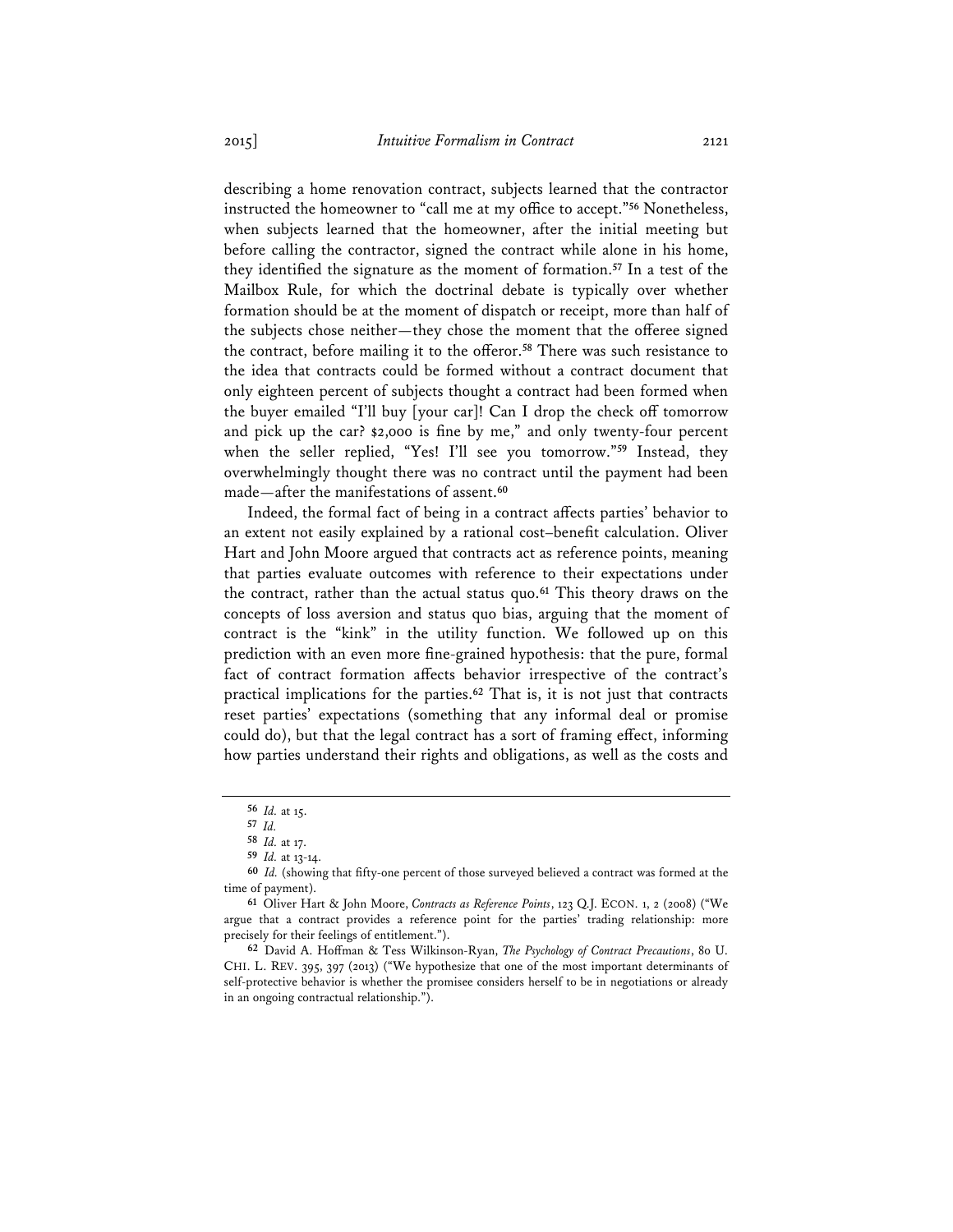benefits of performance and breach.**<sup>63</sup>** We tested this by asking subjects to consider whether or not they would be willing to "cancel" an arrangement (either a car lease or automobile insurance). Subjects were randomly assigned to read that the contract had a trial period before the contract kicked in, or that the contract period had begun but that there was a refund policy that permitted hassle-free cancellation within a certain period after the contract was made. The subjects were more willing to cancel if the trial period was before, rather than after, contract formation, even though the difference was only the difference between commitment to a revocable contract and a revocable non-contractual deal.**<sup>64</sup>** This result suggests that there is something about the fact of a legally binding contract—even one that explicitly permits breach without consequences for the breaching party—that changes how individuals perceive their obligations.

#### 2. Contract Enforcement is Specific Enforcement of All the Terms

This intuitive formalism also pervades the commonsense understanding of contract enforcement. People think that contracts are enforceable as written—and, indeed, they often believe that specific enforcement is available and appropriate. One study of enforcement behavior showed participants a contract between a health club and a consumer.**<sup>65</sup>** Half of the participants were assigned to read a version of the contract with a clause relieving the drafter of liability for customers' personal injury claims, including those arising from the health club's own negligence.**<sup>66</sup>** The other half read the same contract but without the exculpatory clause.**<sup>67</sup>** Subjects were asked to imagine themselves in the position of a party who had suffered an injury, and asked to indicate their likelihood of seeking legal advice and approaching the club for compensation.**<sup>68</sup>** Those subjects whose contracts included exculpatory clause were less likely to report that they would seek redress, even though they did not report finding the contract any less fair.**<sup>69</sup>**

**<sup>63</sup>** *Id.* at 408 ("The reference point was the contract, meaning the value of performance was judged with reference not to the overall outcome but with reference to the expected outcome under the contract.").

**<sup>64</sup>** *Id.* at 418.

**<sup>65</sup>** Dennis P. Stolle & Andrew J. Slain, *Standard Form Contracts and Contract Schemas: A Preliminary Investigation of the Effects of Exculpatory Clauses on Consumers' Propensity to Sue*, 15 BEHAV. SCI. & L. 83 (1997).

**<sup>66</sup>** *Id.* at 86-87.

**<sup>67</sup>** *Id.*

**<sup>68</sup>** *Id.*

**<sup>69</sup>** *Id.* at 91.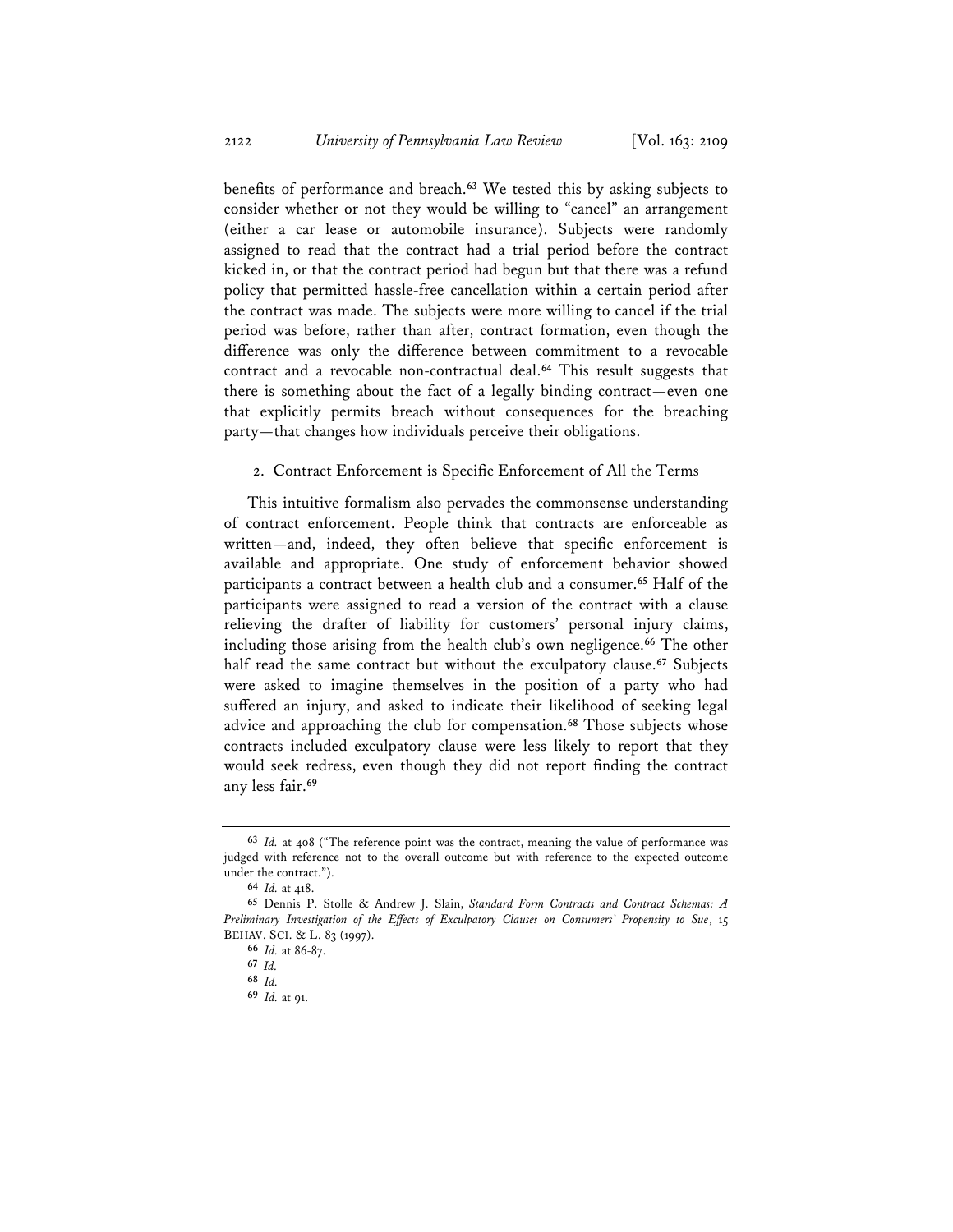Perhaps this literal belief in the promise of the contract helps explain a similarly rigid concept of contract in the performance and enforcement context. It might not be surprising that many people think that their moral obligation under a contract is to perform, not simply to pay damages in the amount that would put the non-breaching party in a position as good as performance would have done. But what might be more surprising is that many people think that performance is legally required—that is, that a judge will actually order specific performance, whether on a delivery of goods or a routine service contract.

Indeed, high-salience stories of contractual unfairness abound. The subprime mortgage crisis, for example, involved in part a narrative of millions of Americans being talked into not only disadvantageous contracts, but contracts that were clearly, unequivocally enforceable.**<sup>70</sup>** Whether the victims in these narratives are deserving of sympathy or scorn may be contested, but there is a clear lesson about the facts of American contract law: burdensome, unread terms are enforceable. In this way, certain contract law doctrines make their way into the psychology of contract.

### III. VIGNETTE STUDY: EFFECTS OF FORMALITY ON WILLINGNESS TO BREACH

Given our understanding of both moral preferences around contract performance and of formalist understandings of legal obligation, it is worth asking how the two sets of preferences or intuitions interact. We have ample information that there are real social and moral norms that bear on contract performance—for example, altruistic preferences, reciprocity norms, or personal commitments to promise-keeping. In most discussions of moral norms, there is an underlying assumption about the positive normative status of altruism and personal integrity. Indeed, these kinds of norms, and the related fear of informal sanctions for violating them, might actually be the primary enforcement mechanisms for the kinds of smallstakes contracts most of us make every day. But at least some research suggests that increased formality yields an increased likelihood of performance, whether because people internalize the solemnity of the commitment or because they believe that legal enforceability has practical

**<sup>70</sup>** *See, e.g.*, Oren Bar-Gill, *The Law, Economics, and Psychology of Subprime Mortgage Contracts*, 94 CORNELL L. REV. 1073, 1138-39 (2009) ("A recent study found that black borrowers paid an additional \$415 in fees and Latino borrowers paid an additional \$365 in fees. . . . Borrowers with less income and education are less likely to know their mortgage terms, implying greater underestimation of deferred or hidden costs and a diminished ability to effectively shop for better terms.").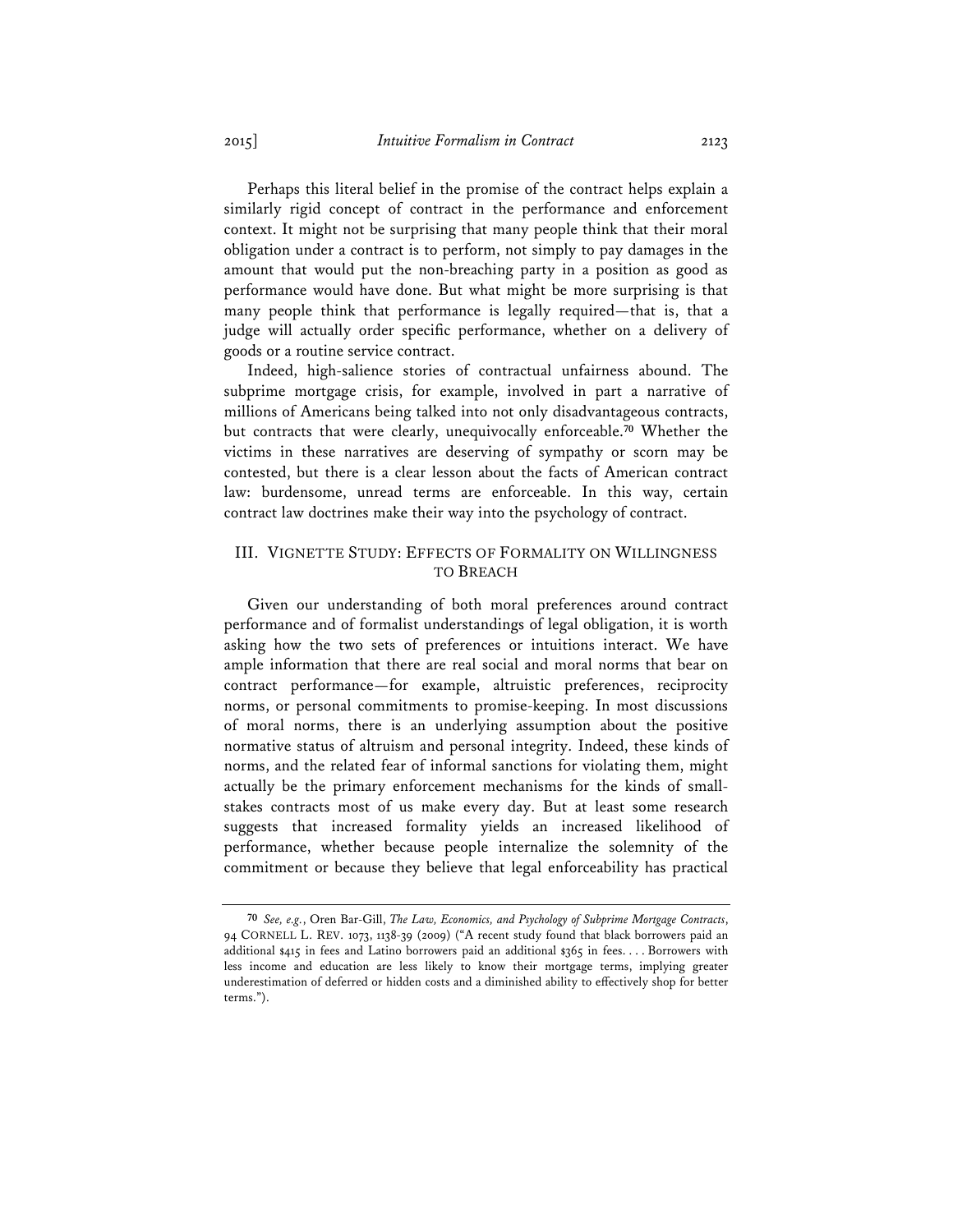consequences to their choices. Oddly, the formality of our contracts is not necessarily associated with the attendant stakes. A homeowner might reasonably prefer an oral contract for a \$20,000 home renovation if she has reason to trust her contractor and to worry that formalization will make their interactions more stilted. By contrast, the contract that accompanies an iTunes purchase covers every possible base in writing. Indeed, it is fairly obvious that contract formality is about the parties, and not the stakes involved. When a firm is involved in a deal, even a very small deal, there are standard terms and a record of the parties' assent to those terms. Given the thread of formalism we see across contracts contexts, it also seems reasonable to suspect that formalities up the moral ante—that is, that formalities have behavioral effects.

An original study reported below tested the idea that the formalist tendency affects how parties feel about their contracts. In this scenario, subjects were asked to imagine that they were party to either a verbal or a written contract. They were then asked what financial incentive they would require to back out of the contract. The prediction was that subjects who were part of a more formal contract would feel more bound and would therefore require a greater financial incentive to back out, even though the degree of formality had no practical bearing on the consequences of cancellation.

Each of these scenarios, in both conditions, included language explaining that the contract was not binding until a waiting period had passed. This approach allowed subjects' behavioral and/or moral intuitions to be evaluated *without* implicating their (mis)understandings of actual contract penalties and remedies.

In this study, subjects read a short vignette under one of two conditions, Signature or No Signature, and answered follow-up questions. The subjects read the following scenario:

Please imagine that you have a motor boat that you would like to sell. It is parked in your driveway with a For Sale sign, but you've had very little interest. You decide to try to sell it on Craigslist.

On Craigslist, you list the asking price as "\$12,500 or best offer." After a few days of listing the boat, you have an interested buyer. He comes and looks at the boat and offers you \$12,000. You agree.

Signature Condition only: the two of you sign an agreement of sale.

For sales of large vehicles like cars and boats, there is then a state mandated three-day "waiting period." Once the parties have negotiated a deal and signed an agreement of sale [reached a verbal agreement] they must wait three days before completing the transaction. During the waiting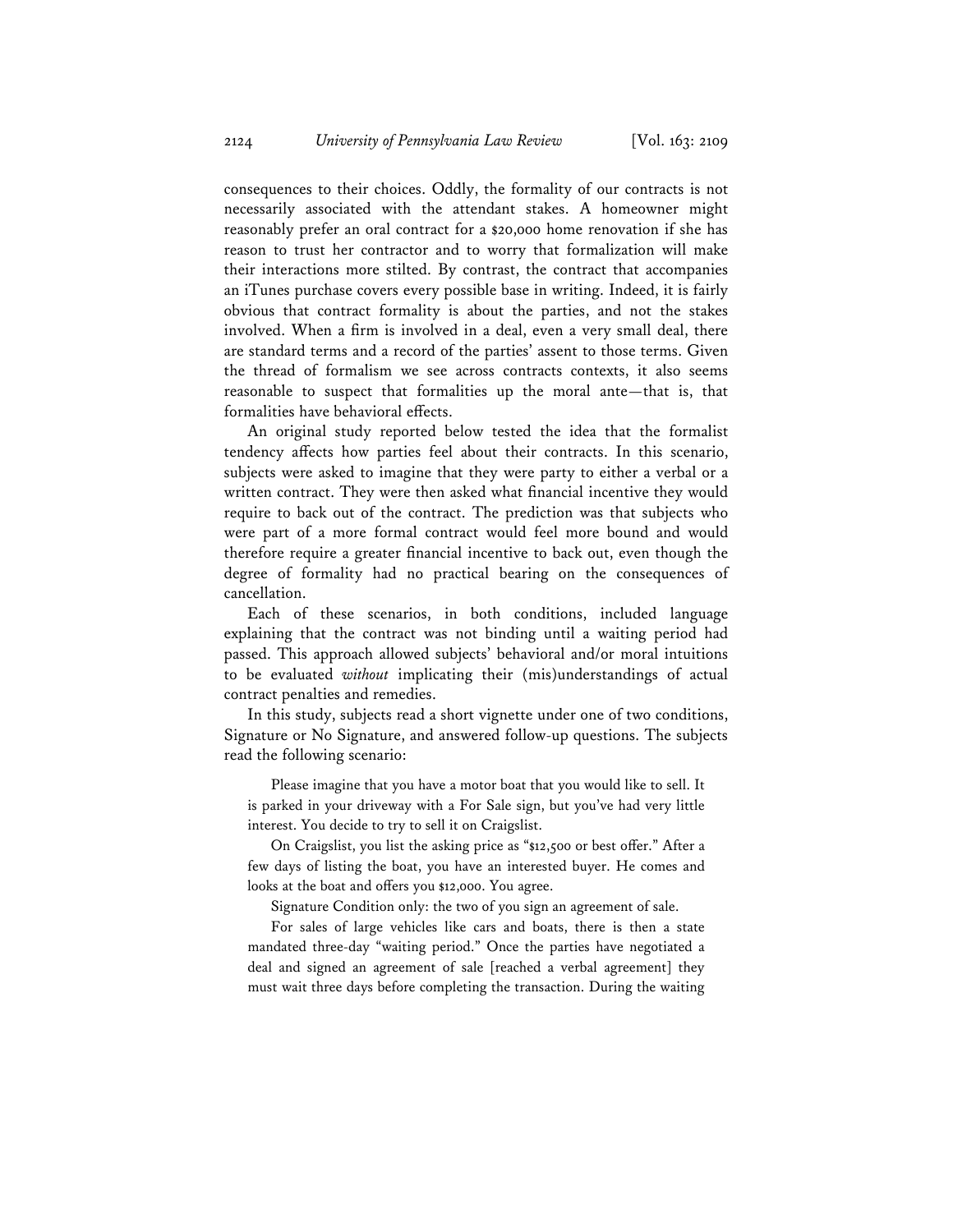period, either party may cancel the transaction with no penalty. After the waiting period, if neither party has backed out, [the parties sign the sales contract, and] the buyer pays in full and picks up the vehicle.

Subjects then answered three questions:

1. While you are waiting out the three-day waiting period, someone rides by your yard and sees the boat with its For Sale sign still in the window, and makes an offer of \$12,500 for the boat. The three-day waiting period has not expired. Would you cancel the deal with the Craigslist buyer?

2. What is the lowest offer that you would accept to cancel with the Craigslist buyer and go with the new buyer? For example, would you go with a new buyer if they were offering \$15,000? What about \$12,100? What is the lowest price that the new buyer could offer such that you would prefer to go with them instead of the Craigslist buyer?

3. To what extent do you think it would be morally wrong to cancel with the Craigslist buyer?

### **Table 1: Summary of Results, Study 3, Effect of Signing on Willingness to Accept Alternate Offer**

|                                                                             | <b>Signed Contract</b> | Verbal Contract |
|-----------------------------------------------------------------------------|------------------------|-----------------|
| Median WTA                                                                  | \$13,500               | \$13,000        |
| Mean WTA                                                                    | \$14,168.58            | \$13,467.27     |
| Wrongness (7-point scale,<br>1=not immoral at all;<br>7=very morally wrong) | 4.1                    | 3.9             |

In the Signed Contract condition, 30.3% of the subjects said that they would cancel the deal with the Craigslist buyer. Where the formal contract was not yet signed, 44.0% of subjects would cancel for the higher offer. This difference is significant (t=1.997, df=185.57, p=.0473).**<sup>71</sup>**

On the free response question, all responses over \$25,000 were omitted as outliers. The mean and median responses were significantly higher in the Signed Contract condition than in the Verbal Contract condition (W=3497,

**<sup>71</sup>** Under the Uniform Commercial Code's statute of frauds, the seller's signature would be required to enforce the deal. U.C.C. § 2-201 (2014). However, under both conditions it was stipulated that the parties were allowed to back out, so this contingency should not have affected subjects' behavior, even if they knew of the rule.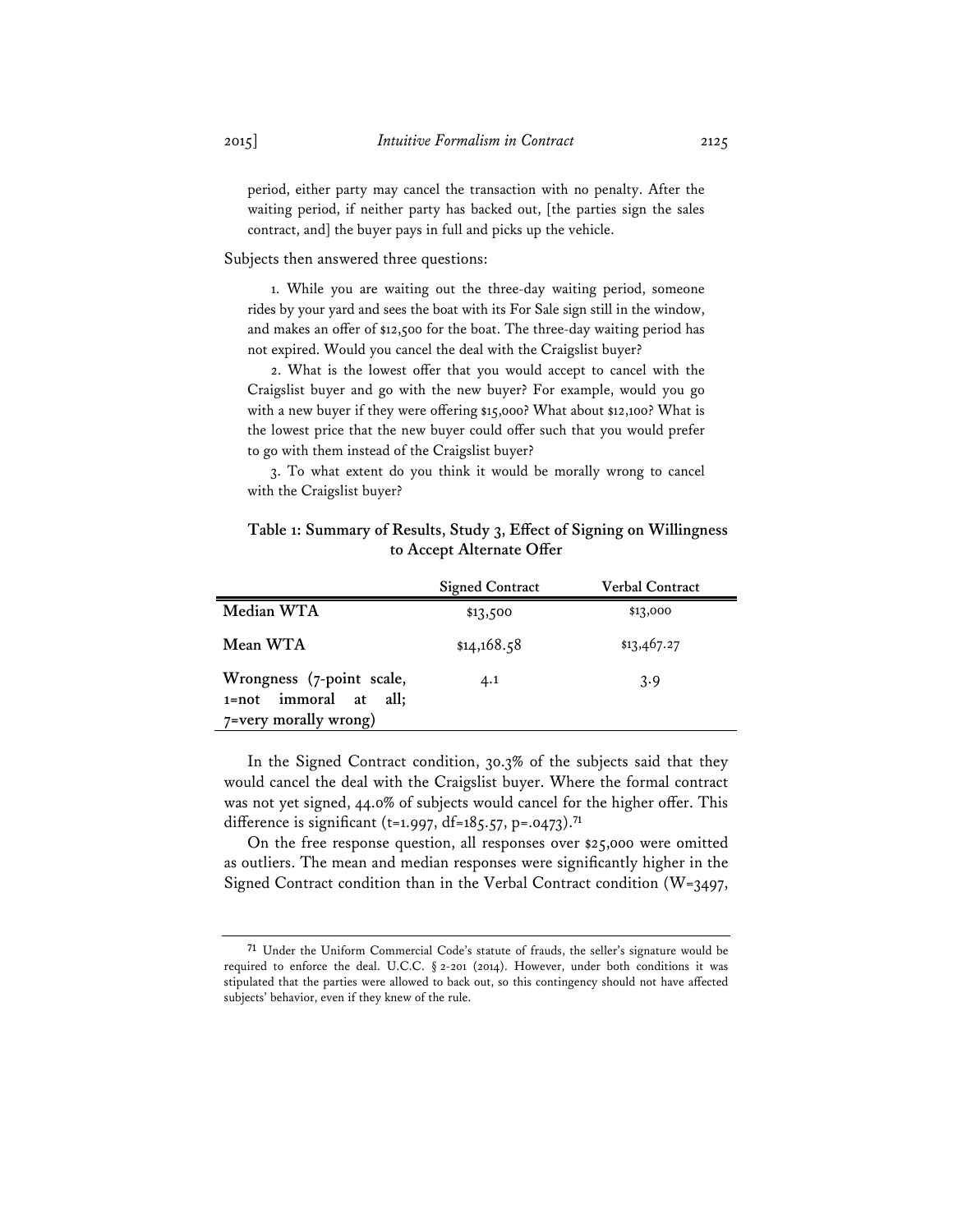p=.0139). There was no difference in the perceived wrongness of cancellation by condition.

### IV. DISCUSSION AND IMPLICATIONS

The results show that signing a formal contract made subjects less willing to exit the deal in favor of another more lucrative partnership, even though the signature had no legal force or meaning. For psychologists, explaining why formalities make people feel more bound is the most pressing among the open questions in intuitive formalism. It could be an essentially other-regarding heuristic—the ritual of the formalities communicates to the other party an increased likelihood of performance, prompting more reliance and, in the event of breach, greater disappointment. Or, it could be that the rituals have internalized meaning, and that signing documents is understood to be an almost sacred act. The mechanism remains unclear and deserves further experimental attention.

For law and policy scholars, though, the behavioral result alone might raise concerns. In particular, increased formalization may have disadvantageous behavioral implications for consumers. Because many people take formal contracts seriously, firms may be able to leverage formalization in order to minimize the likelihood that consumers will exit bad deals or complain about bad terms—that is, they will fail to punish firms for their bad contracting behavior. Terms that stand on shaky legal ground—forbidding class actions or imposing penalties for termination, for example—may go unchallenged as a practical matter because the dominant view of contract doctrine is that it is all about the formalization of deals, not the substance of those deals. The persistence of contract doctrine in the face of strong, empirically based policy objections is arguably at its starkest in the context of contracts of adhesion. This happens at two levels: the level of courts and the level of consumers. As Ben-Shahar and Schneider observed, the popularity of disclosure regimes has been essentially unsullied by the reality that disclosures serve virtually no informational purpose.**<sup>72</sup>** But this does not mean that disclosures have no effect; in fact, disclosures are very effective in protecting firms from litigation.**<sup>73</sup>** Behavior that would otherwise give rise to liability can effectively be disinfected by way of a disclosure.

**<sup>72</sup>** *See generally* Ben-Shahar & Schneider, *supra* note 15 (exploring "the spectacular prevalence, and failure, of . . . mandated disclosure").

**<sup>73</sup>** *See id.* at 739 ("[A]n empty but formally correct disclosure can keep the contract from being unconscionable, however problematic its terms.").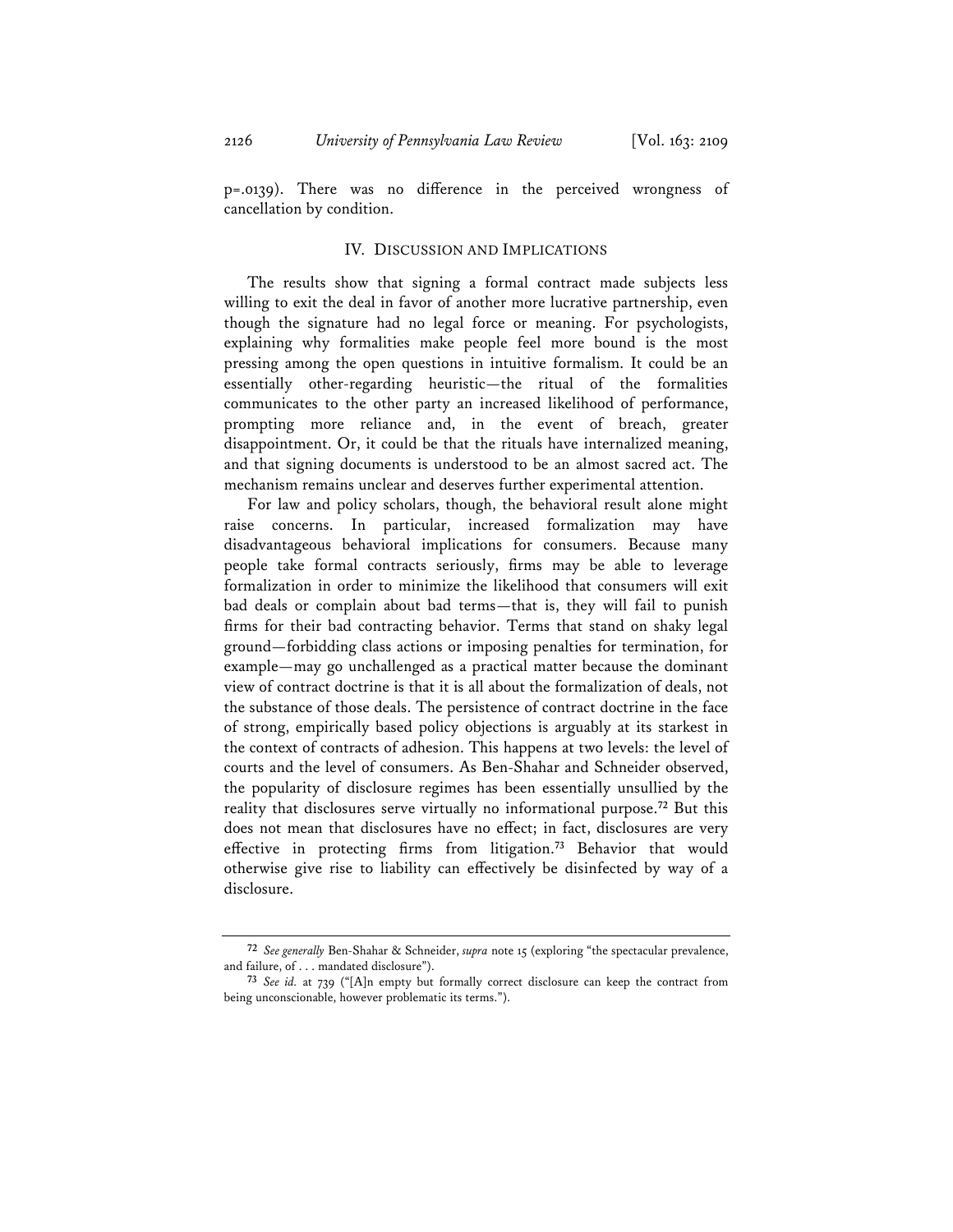Finally, the formalist tendency can work against consumers in a less obvious way, namely that consumers themselves tend to take a surprisingly strong strict-liability stance when it comes to unread terms. In a previous study, subjects were asked to consider an unfortunate (or hapless, depending on your attitude) consumer who agreed to a credit card contract and later learned that the terms included a fee for online payments.**<sup>74</sup>** The consumer was unhappy and regretted the deal.**<sup>75</sup>** Subjects were randomly assigned to read one of two variations of the fact pattern, either that the contract was two pages long or that it was fifteen pages long.**<sup>76</sup>** Participants were then asked, among other things, the extent to which readership was a reasonable expectation and the extent to which the consumer was to blame for his own misfortune.**<sup>77</sup>** Subjects in the long contract condition overwhelmingly thought it was unreasonable to expect anyone to read the contract, while subjects in the short contract condition thought it was moderately reasonable.**<sup>78</sup>** The two groups did not differ at all, however, on the blame measure.**<sup>79</sup>** In both groups, the large majority (over eighty percent) agreed that the consumer was to blame for his situation.**<sup>80</sup>** This is very much in line with Stolle and Slain's finding that subjects did not differentiate between the fairness of a contract that was highly disadvantageous to the consumer and one that was reasonably equitable.**<sup>81</sup>** The fact of assent seems, for the average consumer, to cleanse the transaction—to press the reset button, morally as well as legally.

These misconceptions about contract doctrine may actually be a part of the story of the New Doctrinalism. There is an argument to be made that the lay understanding of contracts as enforceable as written provides a fairly accurate approximation of what individuals can expect from the legal system if they want to enforce a contract after breach. They may imagine that the likelihood of a successful claim in contract is very low if there is a dispute about whether a contract ever existed or over its content—in other words, they may correctly surmise that they would fare better in court with proof of the deal. Indeed, they may be intuiting their way to the Statute of

**81** *See* Stolle & Slain, *supra* note 65, at 91 (finding that "the presence of an exculpatory clause" deterring consumers from pursuing their legal rights "did not impact [study] participants' perceptions of fairness of the contracts").

**<sup>74</sup>** *See* Wilkinson-Ryan, *supra* note 22, at 1763 (explaining the experiment).

**<sup>75</sup>** *Id.*

**<sup>76</sup>** *Id.* 

**<sup>77</sup>** *Id.* 

**<sup>78</sup>** *Id.* at 1764.

**<sup>79</sup>** *Id.* at 1764-65.

**<sup>80</sup>** *Id.*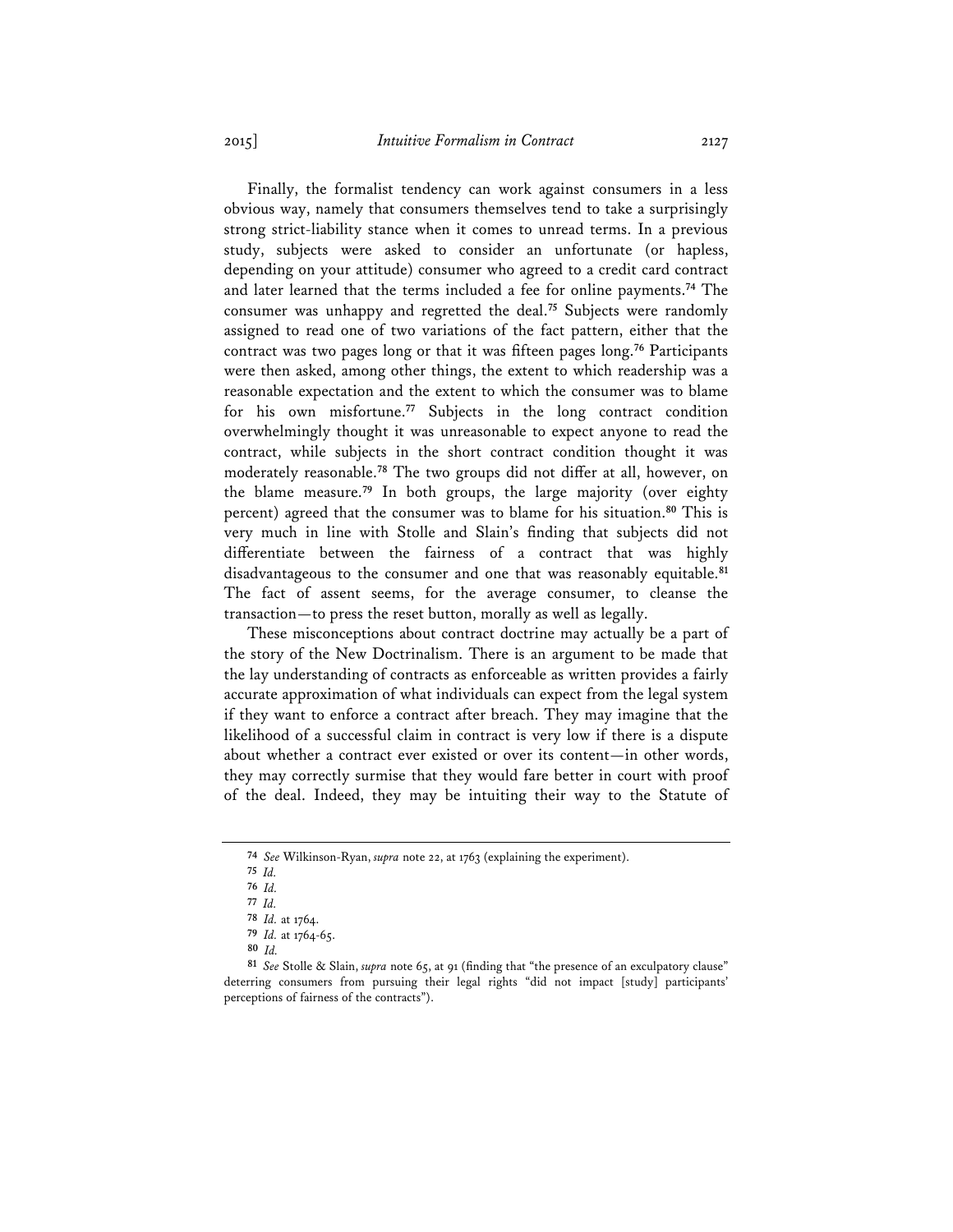Frauds. However, evidence from previous studies shows that subjects view even email assent as insufficient to form a contract, even though email communications are surely capable of being brought into court as evidence. Furthermore, it appears that subjects focused on form often insist on the wrong formalities. Anecdotal evidence suggests that the requirement of consideration—which certainly affects legal enforceability—sometimes comes as a surprise.**<sup>82</sup>** Option contracts, for example, require ritualized consideration (nominal consideration, a recital of consideration, or a recital of nominal consideration),**<sup>83</sup>** but this particular formality is not an obvious one to most consumers.

Consumers' other formalist tendency is to understand contract law as being about how to make and perform deals rather than which deals to make. There exists evidence in various contexts that consumers believe they are bound to terms that would clearly be unenforceable. Take *Carnival Cruise Lines v. Shute*, for example, a case in which cruise ship passengers paid for tickets before the terms and conditions arrived.**<sup>84</sup>** When the terms arrived, they included the particular forum selection clause at issue in the case, as well as a no-refund provision.**<sup>85</sup>** The Supreme Court suggested dismissively that the no-refund clause was not enforceable and that it therefore had no bearing on the forum selection question.**<sup>86</sup>** But the dissent was somewhat more realistic about consumer psychology, arguing that the average consumer would believe the refund clause applied and would therefore fail to return the tickets even if the terms were unacceptable.**<sup>87</sup>**

When examining research gathered under the heading of intuitive formalism, two dominant themes emerge. First, the popular conception of contract formation is largely concerned with highly ritualized documentation of assent (i.e., signing papers).**<sup>88</sup>** Second, there appears to be a view that the primary purpose of contract law is policing the form, rather

**<sup>82</sup>** This phenomenon may be observed in the highly formalized documents featured in a firstyear contracts course's section on promissory estoppel. *Ricketts v. Scothorn*, 77 N.W. 365 (Neb. 1898), for example, features a written and signed promissory note but no pretense of consideration.

**<sup>83</sup>** *See* RESTATEMENT (SECOND) OF CONTRACTS § 87 (1981) ("An offer is binding as an option contract if it is in writing and signed by the offeror, [and] recites a purported consideration for the making of the offer . . . .").

**<sup>84</sup>** 499 U.S. 585, 587 (1991).

**<sup>85</sup>** *Id.* at 597 (Stevens, J., dissenting).

**<sup>86</sup>** *Id.* at 595 ("[R]espondents have conceded that they were given notices of the forum provision and, therefore, presumably retained the option of rejecting the contract with impunity.").

**<sup>87</sup>** *Id.* at 597 (Stevens, J., dissenting).

**<sup>88</sup>** Wilkinson-Ryan & Hoffman, *supra* note 7 (finding that participants in questionnaire studies largely identified the moment of contract formation as the time of signing a written document).